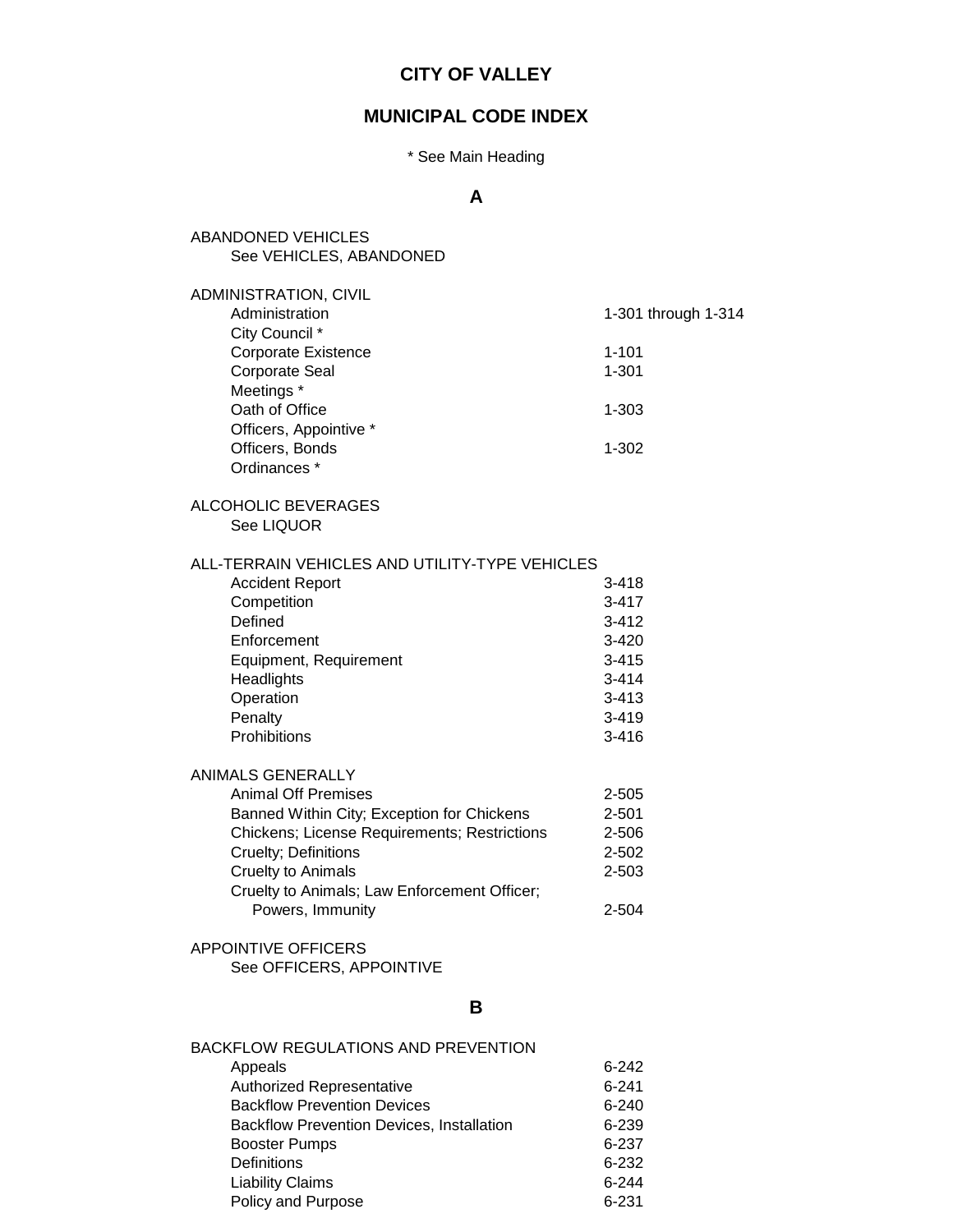| Protection; Type Required<br>Protection; Where Required<br>Surveys and Investigations<br>Testing<br>Violations<br><b>Yard Hydrants</b>                                                                                                                                                                                                                                                                                                                                                                                                                                                                                                 | 6-235<br>6-234<br>6-233<br>$6 - 240$<br>$6 - 243$<br>6-238                                                                        |
|----------------------------------------------------------------------------------------------------------------------------------------------------------------------------------------------------------------------------------------------------------------------------------------------------------------------------------------------------------------------------------------------------------------------------------------------------------------------------------------------------------------------------------------------------------------------------------------------------------------------------------------|-----------------------------------------------------------------------------------------------------------------------------------|
| <b>BICYCLES</b><br>Lights<br>Moving Vehicles, Clinging to<br>Operation of<br>Registration                                                                                                                                                                                                                                                                                                                                                                                                                                                                                                                                              | 3-402<br>3-404<br>$3 - 401$<br>3-403                                                                                              |
| <b>BOARD OF ADJUSTMENT</b><br>Appeals<br>Appeals, Decision on<br><b>Bond</b><br>Compensation<br><b>Duties</b><br>Meetings<br><b>Members</b><br><b>Officers</b><br>Powers<br>Quorum<br>Variances                                                                                                                                                                                                                                                                                                                                                                                                                                        | 1-1406<br>1-1407<br>1-1403<br>1-1403<br>1-1403<br>1-1402<br>1-1401<br>1-1402<br>1-1404<br>1-1402<br>1-1405                        |
| <b>BOARD OF HEALTH</b><br>See HEALTH, BOARD OF                                                                                                                                                                                                                                                                                                                                                                                                                                                                                                                                                                                         |                                                                                                                                   |
| BUILDING CODES, LICENSES, AND REGISTRATION<br><b>Building Code; Adopted</b><br>Electrical Code; Adopted<br>Electrical Code; Electricians; License<br>Electrical Code; Fire Alarm Installers; License<br><b>Energy Conservation Code</b><br><b>Existing Building Code</b><br>Footings<br>General Contractors, License; Registration,<br>Insurance, Fee<br>License and Registration; Certain Work by<br>Homeowner Excepted<br>Mechanical Code; Adopted<br>Mechanical Code; Contractors, Journeymen;<br>License<br>Plumbing Code; Adopted<br>Plumbing Code; Plumbers *<br>Property Maintenance Code; Adopted<br>Residential Code; Adopted | 8-601<br>8-602<br>8-615<br>8-615<br>8-617<br>8-605<br>8-608, 8-609<br>8-610<br>8-611<br>8-604<br>8-616<br>8-603<br>8-607<br>8-606 |
| <b>BUILDING, MOVING</b><br>Application; Fee, Liability Insurance<br>Definitions<br><b>Duties of Permittee</b><br>License, No General<br>Permit Required<br>Poles and Wires; Water or Sewer Main                                                                                                                                                                                                                                                                                                                                                                                                                                        | 8-203<br>$8 - 201$<br>8-205<br>8-206<br>8-202<br>8-204                                                                            |
| <b>BUILDING PERMITS</b><br>Appeal from Decision<br>Application; Fee; Issuance of Permit<br><b>Barricades and Lights</b><br>Building Inspector; Power and Authority                                                                                                                                                                                                                                                                                                                                                                                                                                                                     | 8-104<br>$8 - 105$<br>8-108<br>$8 - 101$                                                                                          |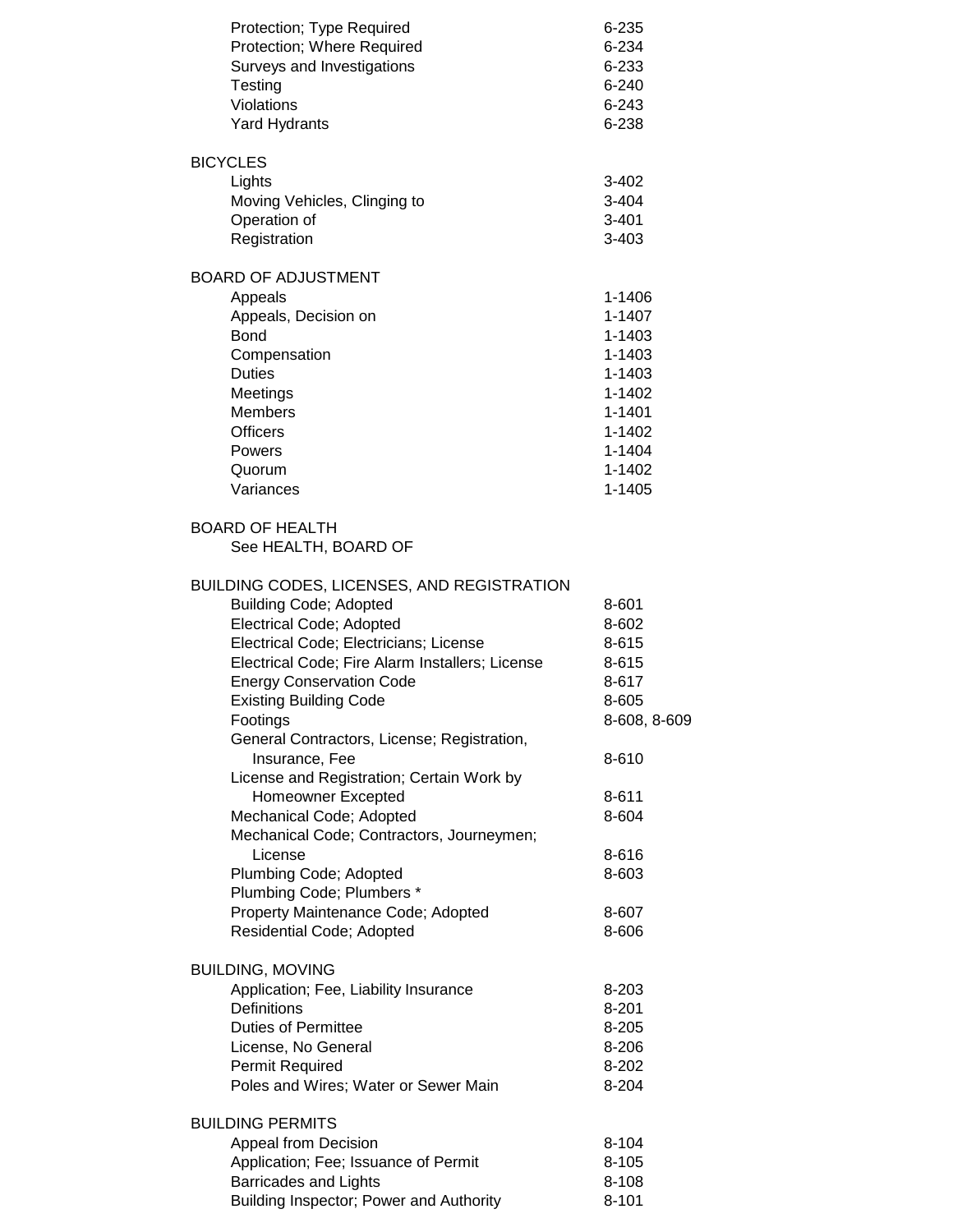| Duplicate to County Assessor<br>Inspection, Time of<br><b>Permit Limitation</b><br><b>Right of Entry</b>                                                                      | 8-107<br>8-103<br>$8 - 106$<br>$8 - 102$                    |
|-------------------------------------------------------------------------------------------------------------------------------------------------------------------------------|-------------------------------------------------------------|
| <b>BUILDING, UNSAFE</b><br>Appeal<br>Assessment, Special<br>Definition<br>Determination and Notice<br>Hearing<br>Prohibition<br>Standards for Repair, Vacation, or Demolition | 8-704<br>8-705<br>8-701<br>8-703<br>8-704<br>8-702<br>8-706 |
| C                                                                                                                                                                             |                                                             |
| <b>CAMPING</b><br><b>See PARKS</b>                                                                                                                                            |                                                             |
| <b>CEMETERY BOARD</b>                                                                                                                                                         |                                                             |
| <b>Members</b>                                                                                                                                                                | 1-1301                                                      |
| Officers; Meetings                                                                                                                                                            | 1-1302                                                      |
| Powers, Duties                                                                                                                                                                | 1-1303                                                      |
| <b>CITY COUNCIL</b>                                                                                                                                                           |                                                             |
| <b>Bonds</b>                                                                                                                                                                  | $1 - 302$                                                   |
| Committees, Appointment of                                                                                                                                                    | $1 - 310$                                                   |
| Compensation                                                                                                                                                                  | $1 - 112$                                                   |
| <b>Conflict of Interest</b>                                                                                                                                                   | $1 - 112$                                                   |
| Corporate Existence<br>Election of                                                                                                                                            | $1 - 101$                                                   |
|                                                                                                                                                                               | $1 - 103$<br>$1 - 104$                                      |
| Mayor; Duties and Powers<br>Mayor; Vacancy                                                                                                                                    | $1 - 105$                                                   |
| Meetings *                                                                                                                                                                    |                                                             |
| Number and Qualifications of Members                                                                                                                                          | $1 - 102$                                                   |
| Oath of Office                                                                                                                                                                | $1 - 303$                                                   |
| Powers                                                                                                                                                                        | $1 - 110$                                                   |
| President of Council; Acting President                                                                                                                                        | $1 - 106$                                                   |
| Qualifications; Restrictions on Other Employment                                                                                                                              |                                                             |
| or Elective Office                                                                                                                                                            | $1 - 113$                                                   |
| Resignations                                                                                                                                                                  | $1 - 109$                                                   |
| <b>Salaries</b>                                                                                                                                                               | $1 - 111$                                                   |
| <b>Succession of Control</b>                                                                                                                                                  | $1 - 107$                                                   |
| Vacancies                                                                                                                                                                     | $1 - 108$                                                   |
| <b>COMMITTEES</b>                                                                                                                                                             |                                                             |
| Appointment of                                                                                                                                                                | $1 - 310$                                                   |
|                                                                                                                                                                               |                                                             |
| COMMUNITY REDEVELOPMENT AGENCY                                                                                                                                                |                                                             |
| Affirmation of Prior Obligations                                                                                                                                              | 1-1505                                                      |
| Creation of Agency; Members                                                                                                                                                   | 1-1501                                                      |
| <b>Officers</b>                                                                                                                                                               | 1-1502                                                      |
| Powers                                                                                                                                                                        | 1-1503                                                      |
| Transfer of Rights, Property and Obligations                                                                                                                                  | 1-1504                                                      |
| <b>COMPENSATION</b>                                                                                                                                                           |                                                             |
| <b>City Officials</b>                                                                                                                                                         | 1-111, 1-112                                                |
| Library Board *                                                                                                                                                               | $1 - 1201$                                                  |
| Park Commissioners, Board of *                                                                                                                                                | 1-1101                                                      |
| Tree Board *                                                                                                                                                                  | 1-1003                                                      |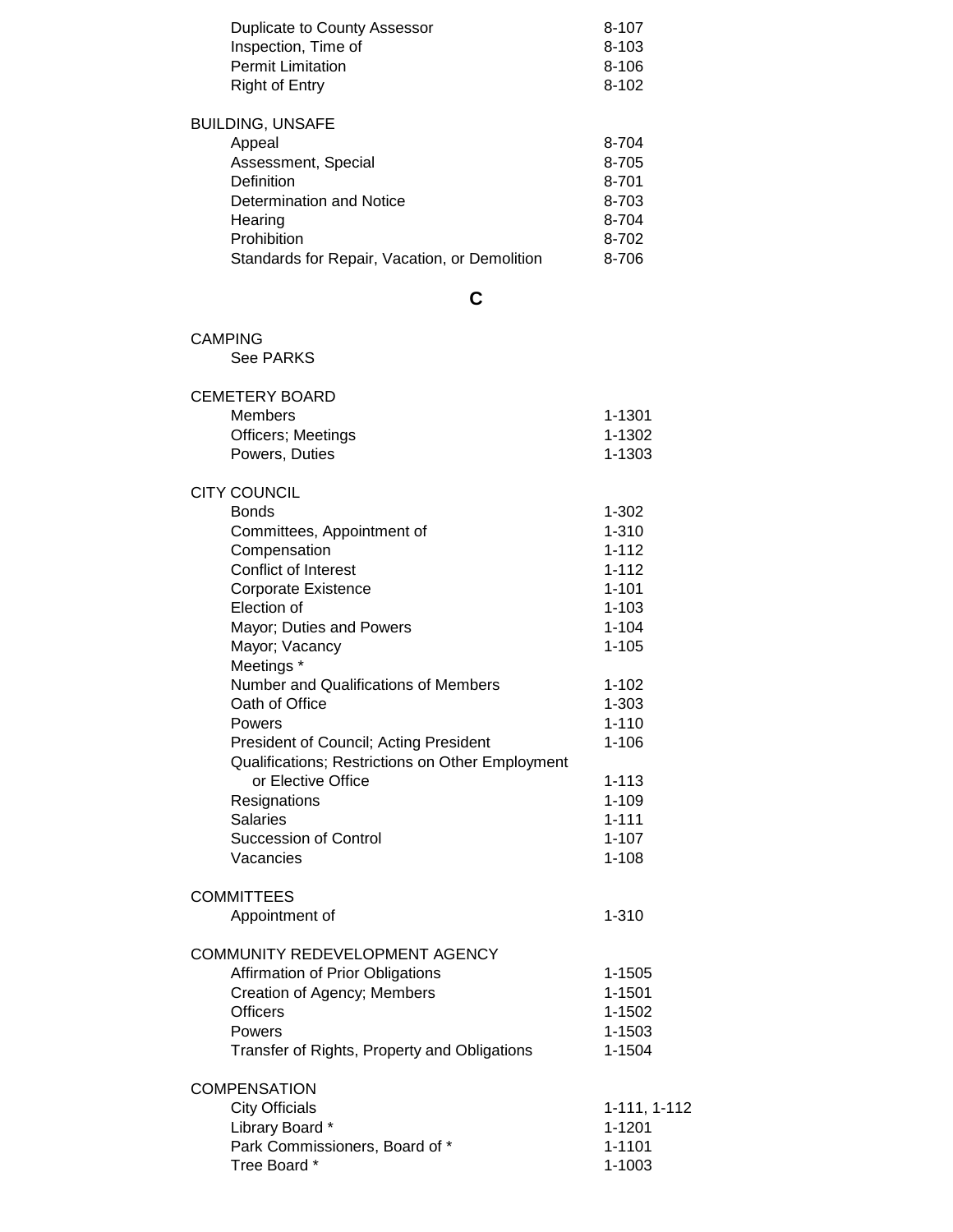CURFEW

| <b>Curfew Hours</b>                       | 2-201, 2-202 |
|-------------------------------------------|--------------|
| <b>Enforcement</b> ; Police Authorization | 2-204        |
| <b>Extension of Hours</b>                 | $2 - 202$    |
| Parental Liability                        | $2 - 203$    |
| <b>Penalties</b>                          | $2 - 205$    |

**D**

| DANGEROUS BUILDINGS                        |  |
|--------------------------------------------|--|
| See WEEDS, JUNK CARS, LITTER AND DANGEROUS |  |
| <b>BUILDINGS</b>                           |  |

### DANGEROUS DOGS

See DOGS, Dangerous

#### DOGS

| <b>Barking and Offensive</b> | $2 - 312$ |
|------------------------------|-----------|
| Capture Impossible           | 2-307     |
| <b>Cruelty to Animals</b>    | $2 - 310$ |
| Dangerous                    | 2-308     |
| Impounding                   | 2-315     |
| Kennels *                    |           |
| Killing                      | 2-311     |
| <b>Liability to Owner</b>    | 2-313     |
| License                      | 2-301     |
| License Tags                 | 2-302     |
| Licensing, Wrongful          | 2-303     |
| Owner, Definition of         | 2-304     |
| Poisoning                    | 2-311     |
| Police, Interference with    | 2-309     |
| Running at Large             | 2-306     |
| Tags, Removal of             | 2-314     |
| Uncollared or unharnessed    | 2-305     |
| Violation; Penalty           | 2-801     |

**E**

| <b>ELECTIONS</b>                              |       |
|-----------------------------------------------|-------|
| At Large                                      | 1-613 |
| <b>Ballots</b>                                | 1-612 |
| Certificate of Nomination or Election         | 1-609 |
| Certification; Election of Officers           | 1-601 |
| Exit Polls                                    | 1-614 |
| Filing Fee                                    | 1-604 |
| Inability to Assume Office                    | 1-610 |
| Nomination by Write-in Votes                  | 1-607 |
| <b>Petition Candidates</b>                    | 1-606 |
| <b>Primary Election: Number of Candidates</b> | 1-602 |
| Recall Procedure                              | 1-611 |
| Single Polling Place                          | 1-613 |
| <b>Special Joint Elections</b>                | 1-608 |
| Tie Votes                                     | 1-603 |
| <b>Voter Qualifications</b>                   | 1-605 |
|                                               |       |

## EMERGENCY VEHICLES

See VEHICLES, EMERGENCY

| <b>EXPLOSIVE MATERIAL</b> |       |
|---------------------------|-------|
| <b>Blasting Permits</b>   | 7-203 |
| <b>Bullets</b>            | 7-202 |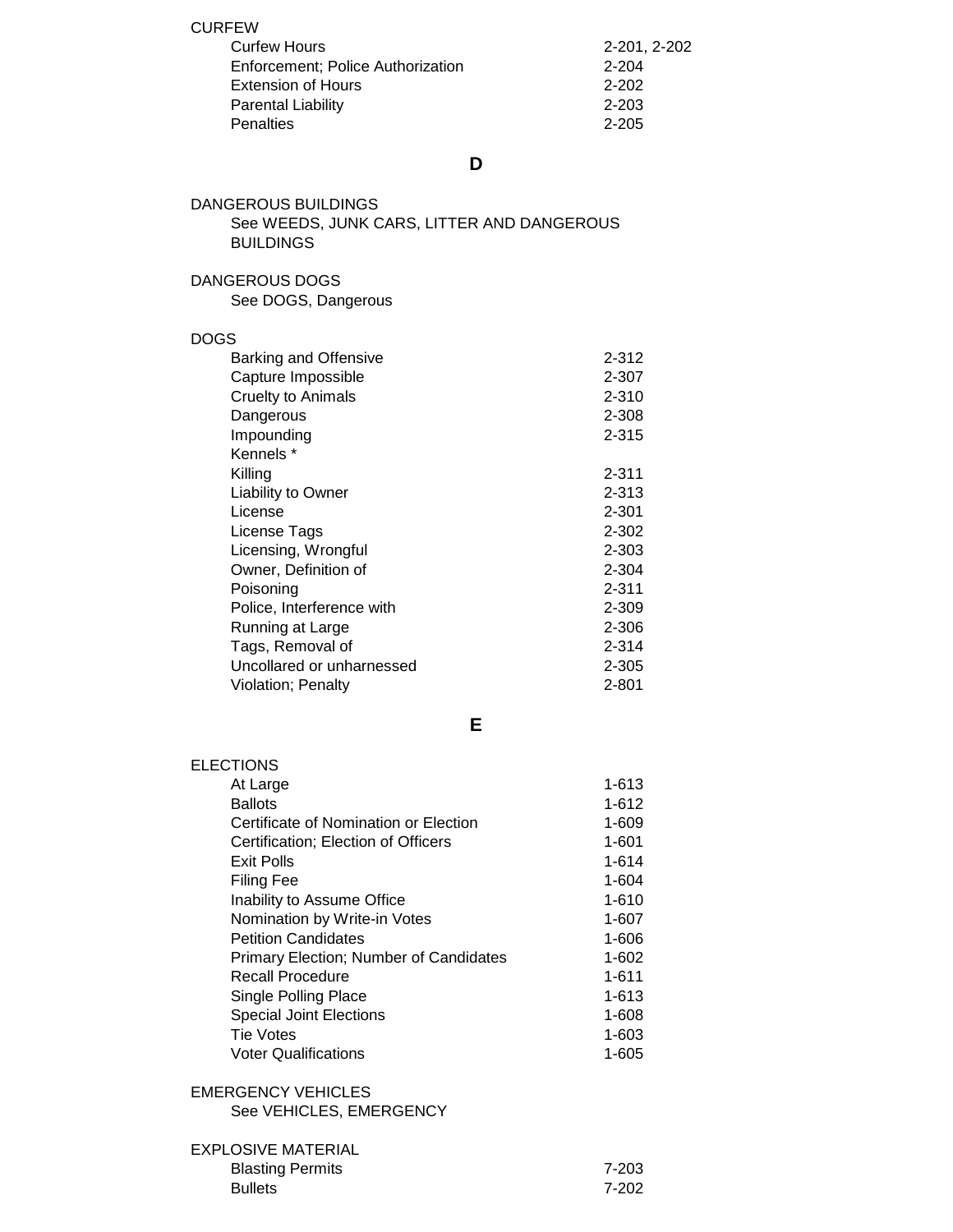| <b>Penalties</b><br>Registration<br>Storage                                                                                                                                                                                                                                                                                                                                                                                                      | 7-401<br>7-204<br>$7 - 201$                                                                                                                                                              |
|--------------------------------------------------------------------------------------------------------------------------------------------------------------------------------------------------------------------------------------------------------------------------------------------------------------------------------------------------------------------------------------------------------------------------------------------------|------------------------------------------------------------------------------------------------------------------------------------------------------------------------------------------|
| F                                                                                                                                                                                                                                                                                                                                                                                                                                                |                                                                                                                                                                                          |
| <b>FAIR HOUSING BOARD</b><br>Definitions<br>Purpose                                                                                                                                                                                                                                                                                                                                                                                              | 1-1602<br>1-1601                                                                                                                                                                         |
| <b>FENCES</b><br>Definitions<br><b>Permit Required</b>                                                                                                                                                                                                                                                                                                                                                                                           | 8-301<br>8-302                                                                                                                                                                           |
| FIRE REGULATIONS, GENERAL<br><b>Burning Prohibited</b><br>Chimneys<br><b>Fire Code Enforcement</b><br><b>Fire Prevention Code</b><br><b>Furnaces</b><br><b>Lawful Entry</b><br><b>Lumber Yards</b><br>Open Burning Ban; Waiver<br><b>Permitted Repairs</b><br>Poisonous or Flammable Gas<br><b>Prohibited Fuels</b><br><b>Removal Required</b><br><b>Repair Required</b><br>Smoking in Public Places<br><b>Stoves</b><br><b>Violation Notice</b> | 7-108<br>$7 - 109$<br>$7 - 102$<br>$7 - 101$<br>7-109<br>$7 - 103$<br>$7 - 114$<br>$7 - 110$<br>$7 - 111$<br>$7 - 105$<br>7-107<br>7-112<br>$7 - 113$<br>$7 - 106$<br>7-109<br>$7 - 104$ |
| <b>FIREWORKS</b><br><b>Application Procedure</b><br>Definitions<br><b>Fire Safety</b><br>Location and Site Regulations<br>Permit Required<br>Permits, Number, Limited<br>Proximity to Certain Businesses, Activities<br>Purpose<br>Removal<br>Report<br><b>Sales Regulations</b><br>Screening<br>Severability                                                                                                                                    | 7-304<br>7-302<br>7-310<br>7-307<br>7-303<br>7-305<br>7-308<br>7-301<br>$7 - 311$<br>7-312<br>7-306<br>7-309<br>7-313                                                                    |
| <b>FISCAL MANAGEMENT</b><br>Audit, Annual<br><b>Bond Issues</b><br><b>Budget Filing</b><br><b>Budget Hearing</b><br><b>Budget Procedure</b><br><b>Budget Statement; Filing</b><br>Claims<br>Contracts<br>Expenditures<br><b>Fiscal Year</b><br>Fund, Special Assessment<br>Funds, Deposit of<br>Funds, Investment of                                                                                                                             | 1-506<br>$1 - 517$<br>1-505<br>1-504<br>1-502<br>1-503<br>1-509<br>1-508<br>1-516<br>$1 - 501$<br>$1 - 512$<br>$1 - 514$<br>$1 - 515$                                                    |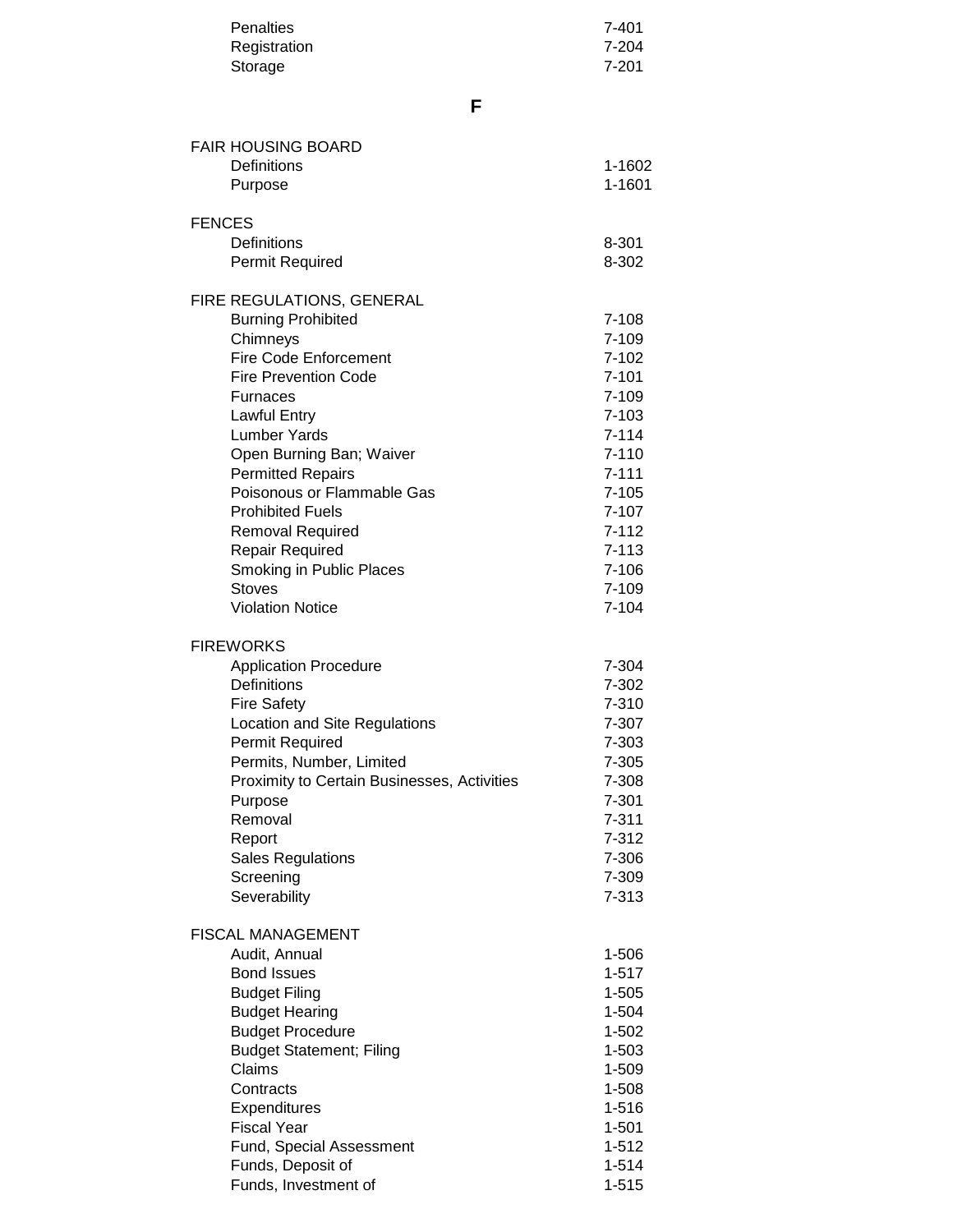| $1 - 513$ |
|-----------|
| 1-511     |
| 1-507     |
| 1-510     |
|           |

| GARBAGE AND SOLID WASTE COLLECTION          |           |
|---------------------------------------------|-----------|
| <b>Collection Authority; Nuisance</b>       | $6 - 404$ |
| Collection; Lien                            | 6-407     |
| Collection; Notice; Removal                 | $6 - 405$ |
| <b>Collection</b> ; Nuisance                | 6-406     |
| Dead Animals                                | 6-403     |
| Definitions                                 | $6 - 401$ |
| Enforcement                                 | $6 - 410$ |
| Garbage, Trash and Waste                    | $6 - 402$ |
| Penalty for Violation                       | $6 - 411$ |
| Scope                                       | 6-408     |
| Solid Waste Disposal; Filling Authorization | 6-409     |
|                                             |           |

### GRASSES OR WEEDS

See WEEDS, JUNK CARS, LITTER AND DANGEROUS BUILDINGS

### **H**

| <b>HANDICAPPED OR DISABLED PARKING</b>                                   |           |
|--------------------------------------------------------------------------|-----------|
| Infraction, Defined                                                      | $3 - 321$ |
| Motor Vehicle Permit Issuance                                            | 3-323     |
| Offstreet Parking Spaces, Designation of                                 | 3-320     |
| Onstreet Parking Spaces, Designation of                                  | $3 - 319$ |
| Permit Issuance                                                          | 3-322     |
| Permits, Display of                                                      | 3-319     |
| Removal of Unauthorized Vehicle; Penalty                                 | 3-324     |
| <b>HEALTH AND SANITATION</b>                                             |           |
| Health, Board of *                                                       |           |
| <b>Offensive Matter &amp; Odor</b>                                       | 1-903     |
| Premises Licensed for Liquor                                             | 4-224     |
| Weeds, Junk Cars, Litter and Dangerous<br><b>Buildings Regulations *</b> |           |
| HEALTH, BOARD OF                                                         |           |
| Appointment of                                                           | $1 - 901$ |
| <b>Members</b>                                                           | $1 - 901$ |
| <b>Powers and Duties</b>                                                 | 1-902     |
| HOUSING, FACTORY-BUILT                                                   |           |
| Allowances for Non-incorporated Pipes, Conduits                          |           |
| and Electrical Wiring                                                    | 4-807     |
| Appeal Procedure                                                         | 4-811     |
| Approval of Plan                                                         | 4-808     |
| Assemblies, Test of                                                      | 4-805     |
| Connections                                                              | 4-806     |
| Construction, Materials and Methods of                                   | 4-804     |
| Definitions                                                              | 4-803     |
| Fees                                                                     | 4-808     |
| <b>Field Erection</b>                                                    | 4-810     |
| Inspection, Certificate of                                               | 4-809     |
| Permits                                                                  | 4-808     |
| Purpose                                                                  | 4-801     |
| Scope                                                                    | 4-802     |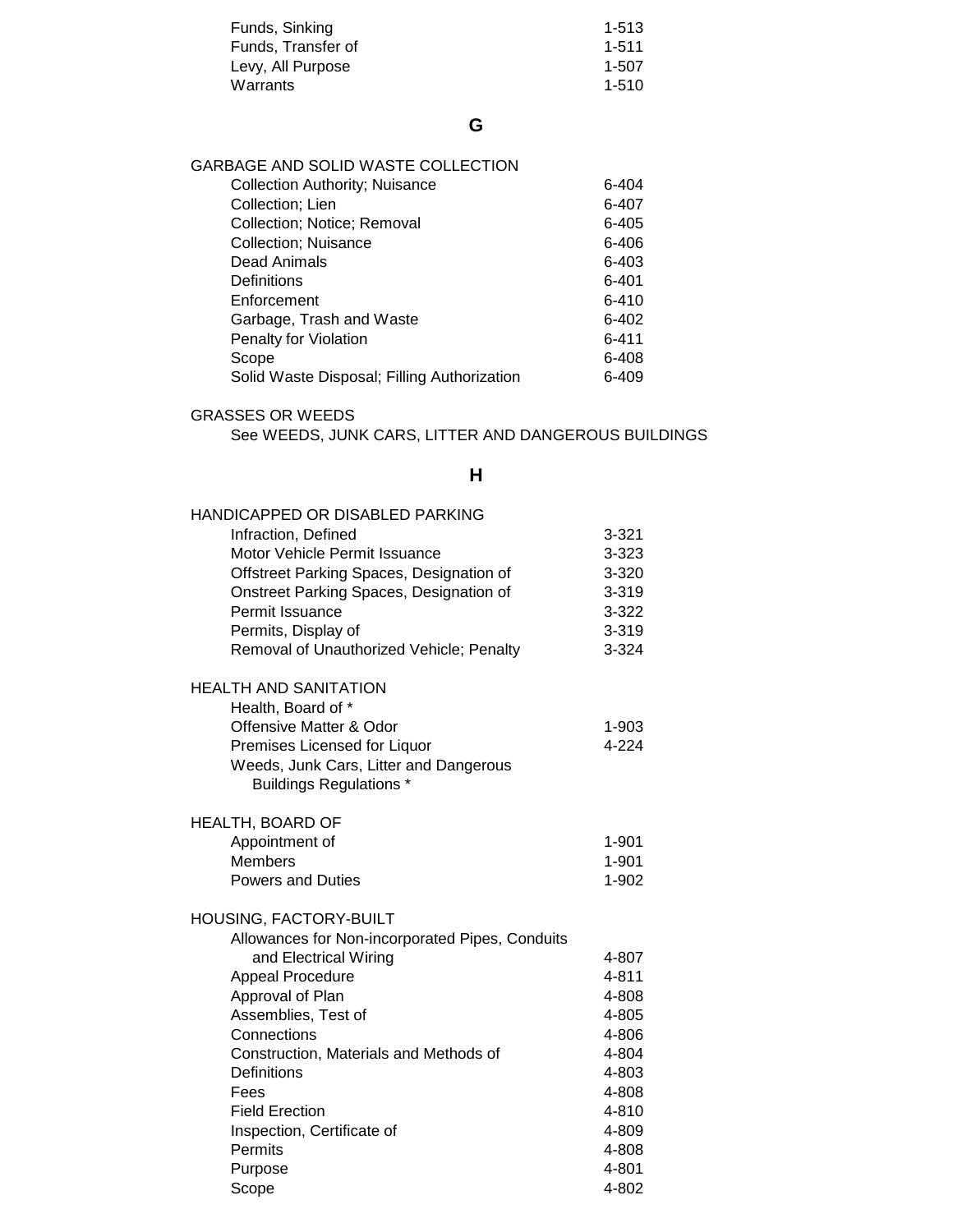JUNK CARS

See WEEDS, JUNK CARS, LITTER AND DANGEROUS BUILDINGS

**J**

JUNK YARDS See SALVAGE YARDS

**K**

| <b>KENNELS</b>                                      |                                                    |
|-----------------------------------------------------|----------------------------------------------------|
| Definition                                          | $2 - 401$                                          |
| Permit Required                                     | $2 - 402$                                          |
|                                                     |                                                    |
| L                                                   |                                                    |
| <b>LIBRARY BOARD</b>                                |                                                    |
| <b>Annual Report</b>                                | 1-1209                                             |
| <b>Book Removal</b>                                 | 1-1207                                             |
| <b>Books</b>                                        | 1-1203                                             |
| Books, Damaged and Lost                             | 1-1206                                             |
| Cost of Use                                         | 1-1205                                             |
| <b>Duties</b>                                       | 1-1202                                             |
| <b>Library Board</b>                                | 1-1201                                             |
| <b>Money Collected</b>                              | 1-1208                                             |
| <b>Rules and Regulations</b>                        | 1-1204                                             |
| <b>LICENSES AND PERMITS</b>                         |                                                    |
| Arborist                                            | 1-1020                                             |
| <b>Blasting</b>                                     | $7 - 203$                                          |
| Building *                                          |                                                    |
| Building, Move                                      | 8-202, 8-203, 8-206                                |
| <b>Burning</b>                                      | $7 - 108$                                          |
| Catering                                            | 4-228                                              |
| Contractor, General                                 | 8-610                                              |
| Contractor, Mechanical                              | 8-616                                              |
| Curb, Cutting                                       | $5 - 218$                                          |
| Dogs                                                | 2-301                                              |
| Drinking on Streets, in Public Places, or on Public |                                                    |
| Property                                            | $2 - 101$                                          |
| Factory-Built Housing                               | 4-808                                              |
| Fence                                               | 8-303, 8-304                                       |
| <b>Fireworks Vendor</b>                             | 7-303                                              |
| <b>Handicapped Parking</b>                          | 3-319, 3-322, 3-323                                |
| Journeyman, Mechanical                              | 8-616                                              |
| Kennel                                              | 2-402                                              |
| Lawn Sprinkler Installer                            | 8-811                                              |
| Liquor *                                            | 4-202, 4-211 through 4-213,<br>4-226, 4-229        |
| Lotteries, Games of Chance *                        | 4-903 through 4-906                                |
| Plumber, Apprentice                                 | 8-614                                              |
| Plumber, Journeyman                                 | 8-613                                              |
| Plumber, Master                                     | 8-612                                              |
| Private Drive, Construction of *                    | 5-401 through 5-403                                |
| Private Sewage Disposal System                      | 6-316, 6-317                                       |
| Private Water Supply System                         | 8-806                                              |
| Sales, Non-Resident *                               | 4-301 through 4-303                                |
| Salvage Yard or Scrap Processor                     | 4-502, 4-503, 4-505 through<br>4-507, 4-512, 4-513 |
| Satellite Dish Antennas                             | 8-402, 8-403                                       |

Street Excavations 5-204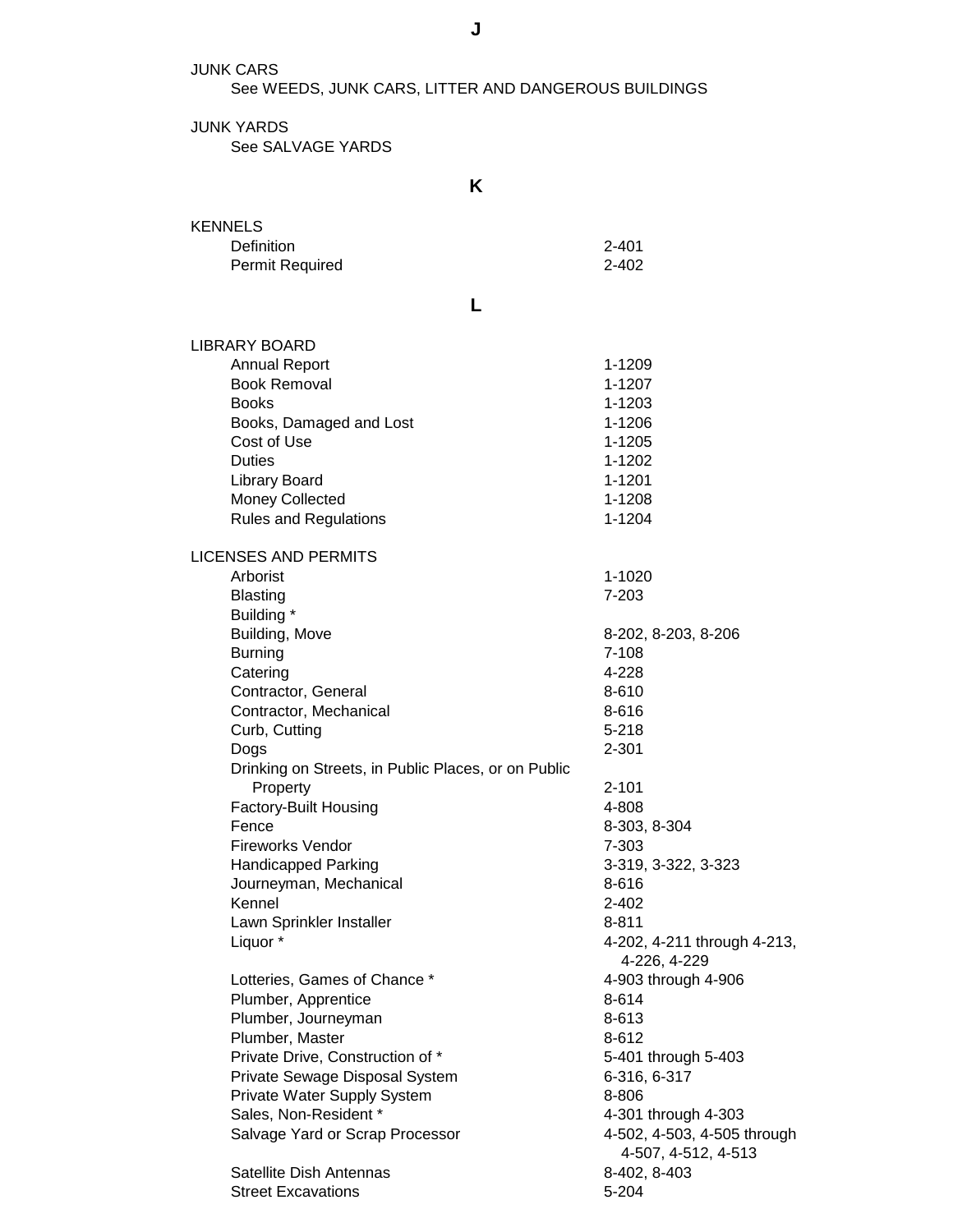| Swimming Pool, Private                         | 8-502        |
|------------------------------------------------|--------------|
| <b>Trailer Court</b>                           | 4-402, 4-407 |
| Water Service and Drain Layer                  | 8-810        |
| Water System, Private                          | 8-806        |
| <b>LIQUOR REGULATIONS</b>                      |              |
| <b>Advertisements and Sales</b>                | 4-223        |
| <b>Catering License</b>                        | 4-228        |
| <b>Citizen Complaint Form</b>                  | 4-208        |
| <b>Citizen Complaint Procedure</b>             | 4-209        |
| <b>Complaint Initiated by City Council</b>     | 4-210        |
| <b>Conduct Prohibited</b>                      | 4-222        |
| Consumption, Place of                          | 4-206        |
| Definitions                                    | 4-201        |
| <b>Delivery After Closing Hours</b>            | 4-220        |
| Gambling                                       | 4-217        |
| Hours of Sale                                  | 4-205        |
| Intoxicated Persons, Removal of from Public or |              |
| Quasi-Public Property                          | 4-227        |
| License Application                            | 4-203        |
| License Application, Action on                 | 4-212        |
| License Required                               | 4-202        |
| License, Display of                            | 4-226        |
| License, Prerequisites to                      | 4-211        |
| License, Renewal of                            | 4-213        |
| License, Revocation or Suspension              | 4-229        |
| <b>Licensing Standards</b>                     | 4-203        |
| Minors and Incompetents, Sale to               | 4-204        |
| <b>Nudity</b>                                  | 4-229        |
| <b>Occupation Tax</b>                          | 4-101        |
| Penalties                                      | 4-1001       |
| Premises, Change of                            | 4-216        |
| Premises, Inspection of                        | 4-207        |
| <b>Renewal of License</b>                      | 4-213        |
| Renewal, Protests Against                      | 4-214        |
| <b>Restrictions on Other Business</b>          | 4-221        |
| Sale for Resale Prohibited                     | 4-218        |
| Sales, Cash Only                               | 4-225        |
| Sanitation                                     | 4-224        |
| <b>Spiking Beer</b>                            | 4-215        |
| <b>Transportation of Liquor</b>                | 4-219        |

#### LITTER

See WEEDS, JUNK CARS, LITTER AND DANGEROUS BUILDINGS

LOTTERIES AND/OR GAMES OF CHANCE

| Definitions                            | 4-901 |
|----------------------------------------|-------|
| Exemption                              | 4-907 |
| License Application                    | 4-904 |
| License, Display of                    | 4-906 |
| License Fee                            | 4-905 |
| Occupation Tax                         | 4-902 |
| <b>Outlet Locations, Lottery Sales</b> | 4-908 |
| Prohibition; License Required          | 4-903 |
|                                        |       |

#### MAYOR Duties and Powers 1-104 Vacancy 1-105

**M**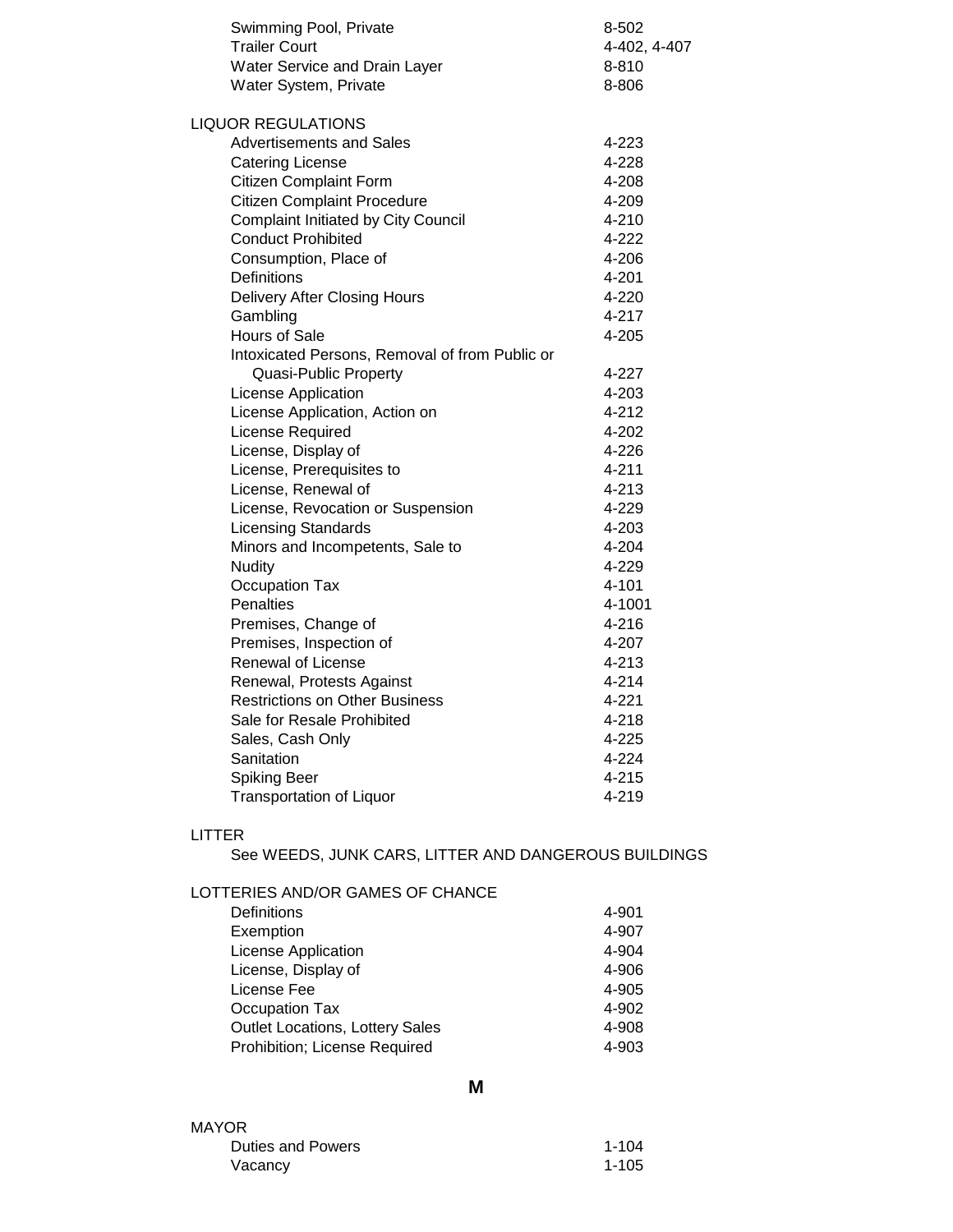| MEETINGS OF CITY COUNCIL                                                  |                    |
|---------------------------------------------------------------------------|--------------------|
| <b>Appointment of Committees</b>                                          | 1-310              |
| Change in Office                                                          | 1-308              |
| <b>Closed Sessions</b>                                                    | $1 - 312$          |
| Notice to News Media                                                      | $1 - 313$          |
| <b>Order of Business</b>                                                  | 1-306              |
| Organizational                                                            | 1-309              |
| <b>Parliamentary Procedure</b>                                            | $1 - 307$          |
| Place, Day, Time                                                          | $1 - 305$          |
| Public Meetings; Notice; Open Meetings Act<br><b>Public Participation</b> | 1-304<br>$1 - 314$ |
| Quorum                                                                    | $1 - 305$          |
| <b>Special Meetings</b>                                                   | $1 - 311$          |
| <b>Time and Place</b>                                                     | $1 - 305$          |
| <b>MINI-BIKES</b>                                                         |                    |
| <b>Emergencies and Parades</b>                                            | $3 - 421$          |
| <b>Public Lands</b>                                                       | $3 - 422$          |
| <b>Traffic Laws Inapplicable</b>                                          | $3 - 420$          |
| <b>Unlawful Operation</b>                                                 | $3 - 419$          |
| MINORS, CONTROL OF                                                        |                    |
| Appeal                                                                    | 2-705              |
| <b>Parental Responsibility</b>                                            | 2-702              |
| Penalty                                                                   | 2-703              |
| Purpose                                                                   | 2-701              |
| <b>Remedy Cumulative</b>                                                  | 2-704              |
| Reports                                                                   | 2-706              |
| Severability                                                              | 2-707              |
| <b>MISDEMEANORS</b><br>Animals Generally *                                |                    |
|                                                                           | $2 - 117$          |
| Appliances in Yard<br>Curfew <sup>*</sup>                                 |                    |
| Discharge of Slingshots, Paintball Guns, Blow                             |                    |
| Guns, Air Rifles or Similar Instruments                                   | $2 - 110$          |
| <b>Disorderly Conduct</b>                                                 | $2 - 105$          |
| Disturbing an Assembly                                                    | $2 - 103$          |
| Disturbing the Peace                                                      | $2 - 102$          |
| Dogs *                                                                    |                    |
| Drinking in Public Places                                                 | $2 - 101$          |
| <b>Fences Prohibited</b>                                                  | $2 - 123$          |
| Firearms, Discharging                                                     | $2 - 124$          |
| <b>Fireworks Permitted and Prohibited</b>                                 | $2 - 127$          |
| <b>Impersonating Police</b>                                               | $2 - 113$          |
| <b>Indecent Exposure</b>                                                  | $2 - 111$          |
| Kennels *                                                                 |                    |
| Littering                                                                 | 2-115              |
| <b>Malicious Destruction of Property</b>                                  | $2 - 106$          |
| Minors, Control of *                                                      |                    |
| Noise, Excessive                                                          | $2 - 104$          |
| <b>Obstructing Officer Prohibited</b>                                     | $2 - 114$          |
| <b>Obstructing Water Flow</b>                                             | $2 - 120$          |
| <b>Obstruction of Public Ways</b>                                         | $2 - 120$          |
| Police, Failure to Assist                                                 | $2 - 112$          |
| Police, Impersonating                                                     | $2 - 113$          |
| Police, Resisting                                                         | $2 - 112$          |
| Posting; Permission Required                                              | $2 - 118$          |
| <b>Prohibited Fences</b>                                                  | $2 - 123$          |
| Stalking                                                                  | $2 - 109$          |
| <b>Street Games</b>                                                       | $2 - 122$          |
| Tobacco, Possession of by Minors                                          | $2 - 125$          |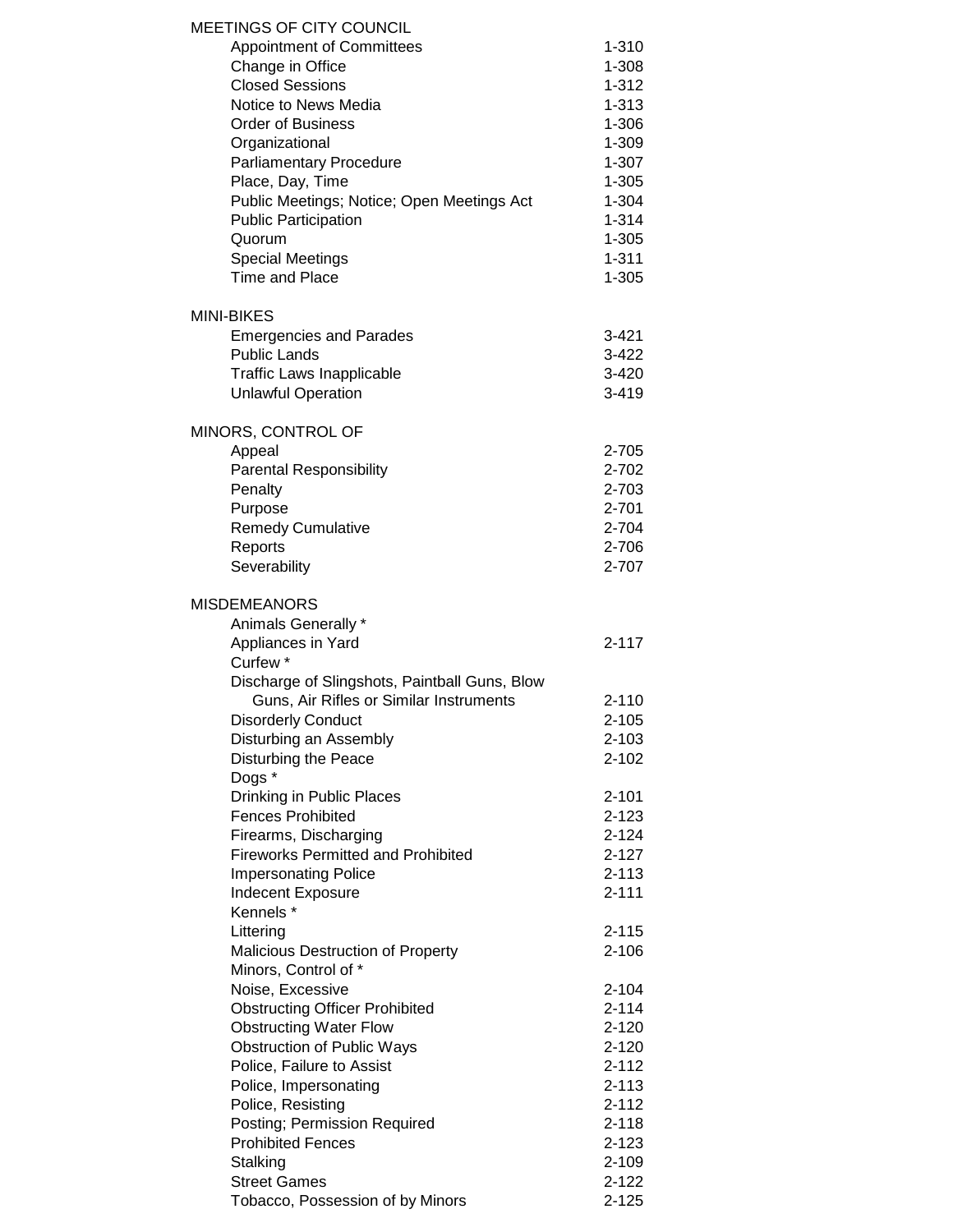| Tobacco, Sale of to Minors<br>Trash<br>Trees; Injury, Trimming; Public Service Company<br>Trespassing<br>Weeds, Junk Cars, Litter and Dangerous<br><b>Buildings Regulations *</b><br><b>Window Peeping</b> | $2 - 126$<br>$2 - 116$<br>$2 - 121$<br>$2 - 107$<br>$2 - 108$ |
|------------------------------------------------------------------------------------------------------------------------------------------------------------------------------------------------------------|---------------------------------------------------------------|
|                                                                                                                                                                                                            |                                                               |
| <b>MOBILE FOOD VENDORS</b><br>Definitions<br>License Renewal<br>License Revocation or Suspension<br>License, Application for<br>Operation, Lawful<br>Regulations                                           | 4-1001<br>4-1005<br>4-1006<br>4-1003<br>4-1002<br>4-1004      |
| <b>MOPEDS</b>                                                                                                                                                                                              |                                                               |
| Equipment<br>Operation<br>Traffic Lanes, Use of                                                                                                                                                            | 3-427<br>$3 - 425$<br>3-426                                   |
| MOTOR FUEL DISPENSING, SELF-SERVE                                                                                                                                                                          |                                                               |
| <b>Attendant Required</b>                                                                                                                                                                                  | 4-705                                                         |
| <b>Attendant Responsibilities</b>                                                                                                                                                                          | 4-705                                                         |
| <b>Attendant Supervision and Control</b>                                                                                                                                                                   | 4-706                                                         |
| Definitions                                                                                                                                                                                                | 4-701                                                         |
| Dispensers, Approved                                                                                                                                                                                       | 4-703                                                         |
| Dispensing Required, Visible                                                                                                                                                                               | 4-709                                                         |
| <b>Emergency Controls</b>                                                                                                                                                                                  | 4-707                                                         |
| <b>Nozzles</b>                                                                                                                                                                                             | 4-704                                                         |
| <b>Posting Operating Instructions</b>                                                                                                                                                                      | 4-708                                                         |
| Standards, N.F.P.A.                                                                                                                                                                                        | 4-702                                                         |
| <b>Warning Sign</b>                                                                                                                                                                                        | 4-710                                                         |
| <b>MOTORCYCLES</b>                                                                                                                                                                                         |                                                               |
| Lights                                                                                                                                                                                                     | 3-406                                                         |
| Operation                                                                                                                                                                                                  | $3 - 405$                                                     |
| <b>MUNICIPAL LIMITS</b>                                                                                                                                                                                    |                                                               |
| Defined                                                                                                                                                                                                    | $9 - 101$                                                     |
| <b>Original Plats</b>                                                                                                                                                                                      | $9 - 102$                                                     |
| MUNICIPAL PLAN REVIEW FEES                                                                                                                                                                                 |                                                               |
| Fees                                                                                                                                                                                                       | 9-302                                                         |
| Intent                                                                                                                                                                                                     | 9-301                                                         |
|                                                                                                                                                                                                            |                                                               |

**N**

| NUISANCE                                             |
|------------------------------------------------------|
| See WEEDS, JUNK CARS, LITTER AND DANGEROUS BUILDINGS |

**O**

| OCCUPATION TAX                  |       |
|---------------------------------|-------|
| Amounts                         | 4-101 |
| Certificates                    | 4-104 |
| <b>Collection Date</b>          | 4-103 |
| Failure to Pay                  | 4-105 |
| <b>Fire Insurance Companies</b> | 4-102 |
| <b>Registration Fees</b>        | 4-106 |
|                                 |       |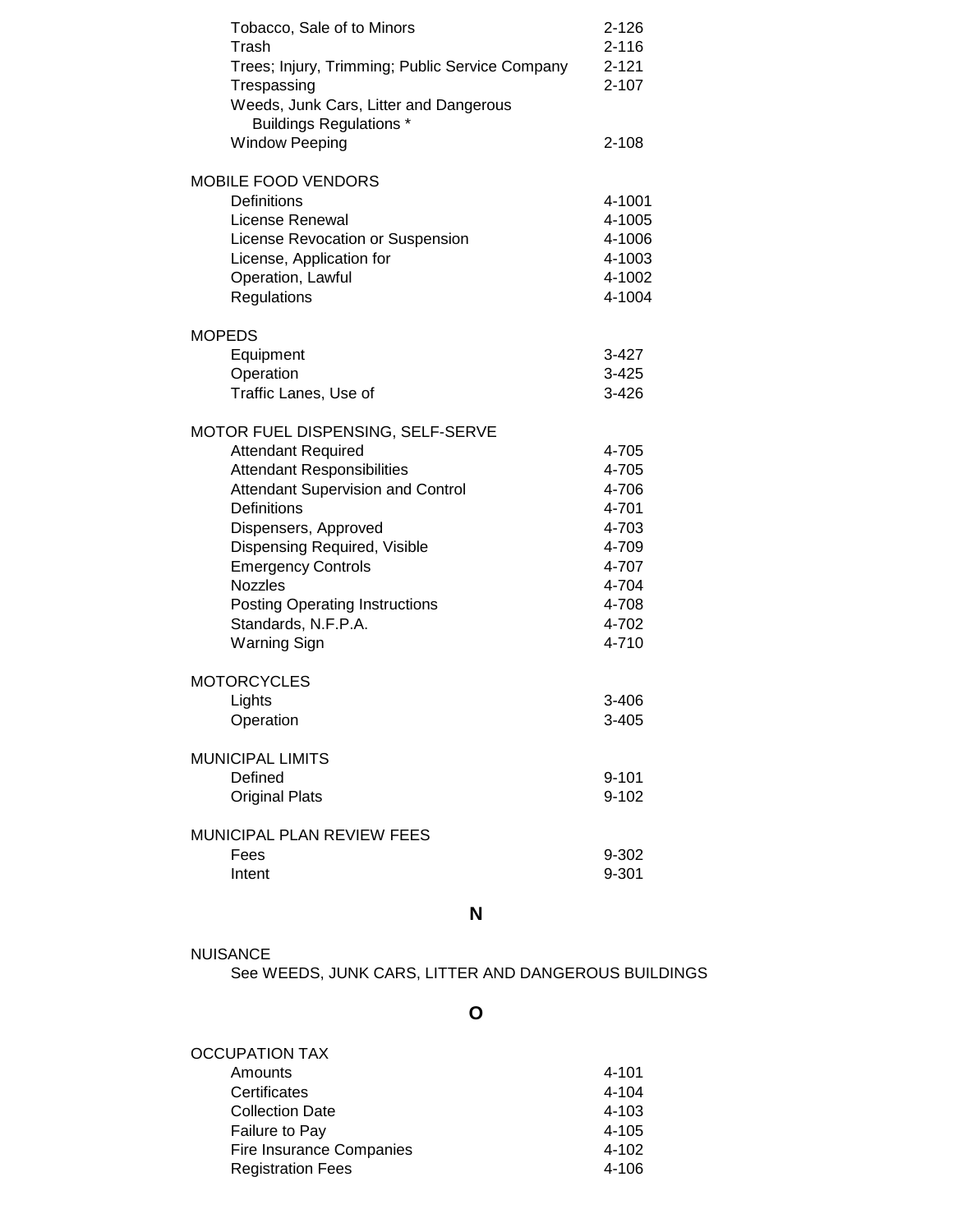| OFFICERS, APPOINTIVE                   |            |
|----------------------------------------|------------|
| Administrator                          | $1 - 203$  |
| Appointment of                         | $1 - 201$  |
| Attorney                               | 1-208      |
| <b>Building Inspector</b>              | $1 - 213$  |
| <b>Clerk</b>                           | $1 - 204$  |
| <b>Electrical Inspector</b>            | $1 - 214$  |
| Engineer, Special                      | $1 - 212$  |
| Merger of Offices                      | $1 - 202$  |
| Plumbing Inspector                     | $1 - 215$  |
| <b>Police Chief</b>                    | $1 - 209$  |
| <b>Public Works Superintendent</b>     | 1-210      |
| <b>Street Superintendent</b>           | $1 - 211$  |
| Treasurer                              |            |
| <b>Annual Report</b>                   | $1 - 207$  |
| <b>Duties</b>                          | $1 - 205$  |
| <b>Monthly Report</b>                  | $1 - 206$  |
| Zoning Administrator                   | $1 - 216$  |
| <b>ORDINANCES</b>                      |            |
| <b>Amendments and Revisions</b>        | $1 - 411$  |
| Date, Effective                        | 1-408      |
| Effective date of                      | $1 - 408$  |
| <b>Emergency Ordinances</b>            | $1 - 409$  |
| <b>Grant of Power</b>                  | $1 - 401$  |
| Introduction                           | $1 - 404$  |
| Mayor's Veto                           | $1 - 407$  |
| <b>Motions</b>                         | $1 - 405$  |
| Passage; Mayor's Veto                  | 1-407      |
| Publication, Certificate of            | $1 - 410$  |
| <b>Publication or Posting</b>          | 1-410      |
| Reading                                | 1-406      |
| Resolutions                            | 1-405      |
| <b>Revisions</b>                       | $1 - 411$  |
| Rules, Suspension of                   | 1-406      |
| <b>Style</b>                           | $1 - 403$  |
| <b>Title</b>                           | $1 - 402$  |
| P                                      |            |
| <b>PARKS</b>                           |            |
| Hours; Camping Rules                   | 1-1103     |
| Injury to Property                     | 1-1102     |
| Operation and Funding                  | $1 - 1101$ |
|                                        |            |
| PARKING REGULATIONS                    |            |
| Alley, Obstructing                     | 3-303      |
| Alleys; Loading and Unloading          | $3 - 304$  |
| <b>Curb Intersections</b>              | 3-309      |
| Curbs                                  | $3 - 310$  |
| Curbs, Painted                         | $3 - 313$  |
| Display of Vehicles                    | $3 - 314$  |
| Districts, Residential and Commerical  | $3 - 305$  |
| <b>Emergency Snow Removal Route</b>    | $3 - 317$  |
| <b>Emergency Vehicles</b>              | 3-326      |
| <b>Fire Hydrants</b>                   | 3-307      |
| <b>Fire Stations</b>                   | 3-307      |
| Handicapped or Disabled Persons *      |            |
| Liability of Vehicle Owner or Operator | $3 - 325$  |
| <b>Obstructing Traffic</b>             | $3 - 311$  |
| Parking; Areas                         | 3-302      |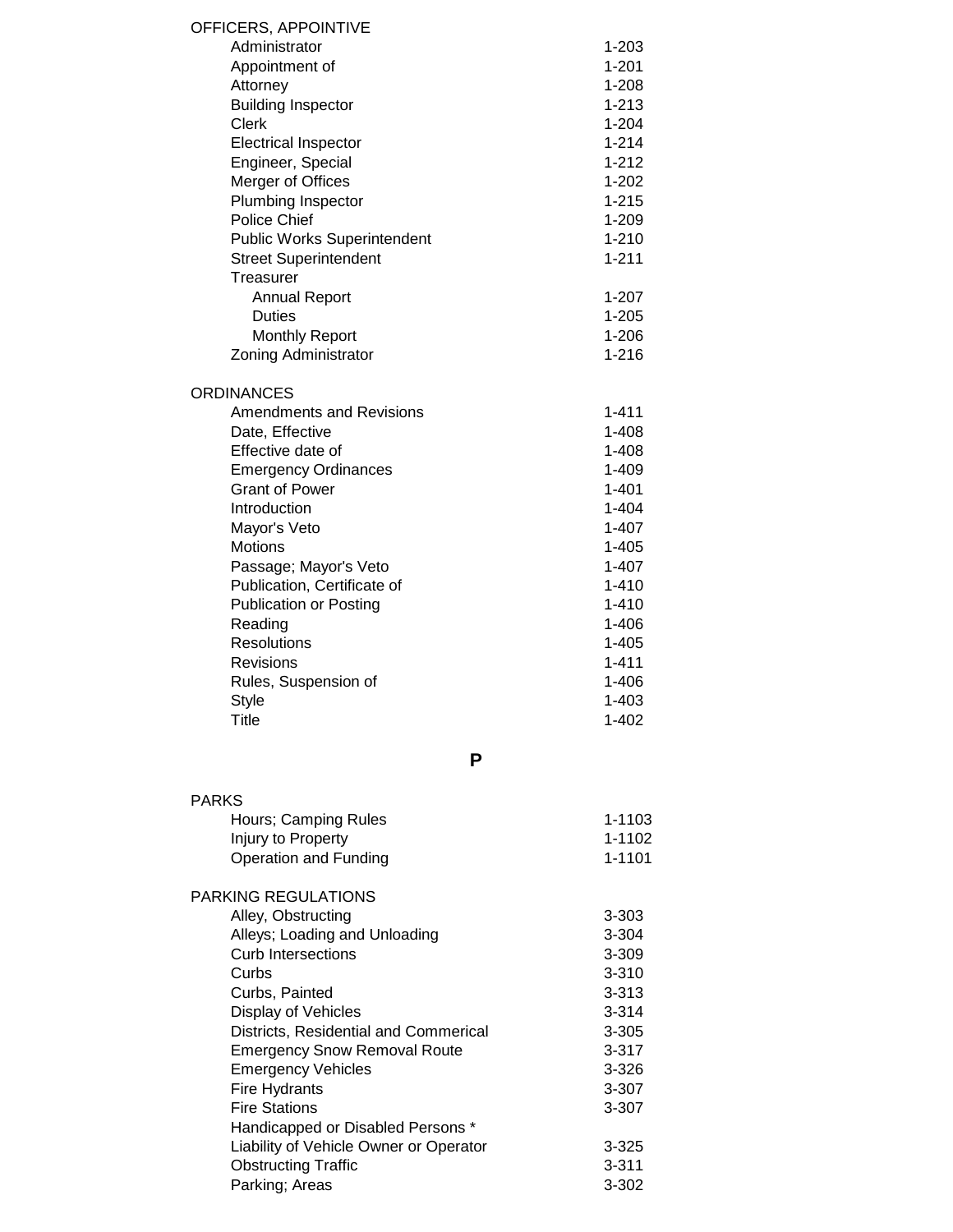| Parking; Generally<br>Parking of Detached Trucks or Trailers<br>Repair of Vehicles<br>Removal of Illegally Parked Vehicles<br><b>Seasonal Limitations</b><br>Schools<br><b>Theaters</b><br><b>Time Limit</b><br>Time Limit, Maximum<br><b>Truck Parking</b><br>Unloading; Freight Vehicles                                                         | $3 - 301$<br>$3 - 312$<br>$3 - 314$<br>$3 - 325$<br>$3 - 318$<br>3-308<br>3-308<br>$3 - 315$<br>3-316<br>$3 - 312$<br>3-306 |
|----------------------------------------------------------------------------------------------------------------------------------------------------------------------------------------------------------------------------------------------------------------------------------------------------------------------------------------------------|-----------------------------------------------------------------------------------------------------------------------------|
| <b>PERMITS</b><br>See LICENSES AND PERMITS                                                                                                                                                                                                                                                                                                         |                                                                                                                             |
| PLANNING COMMISSION<br>Alternate<br>Meetings<br><b>Members</b><br><b>Officers</b> ; Duties                                                                                                                                                                                                                                                         | $1 - 803$<br>1-802<br>$1 - 801$<br>1-802                                                                                    |
| <b>PLUMBING CODE</b><br>Apprentice Plumbers; License<br>Journeyman Plumbers; License<br>Master Plumbers; License                                                                                                                                                                                                                                   | 8-614<br>8-613<br>8-612                                                                                                     |
| POLICE DEPARTMENT                                                                                                                                                                                                                                                                                                                                  |                                                                                                                             |
| Appeal Procedure for Discharged or<br><b>Disciplined Police Officers</b><br>Arrest Jurisdiction<br>Discharge or Discipline of Police Members<br>Power, Duties, Responsibilities                                                                                                                                                                    | 1-704<br>1-702<br>1-703<br>$1 - 701$                                                                                        |
| PRIVATE DRIVES<br><b>Application for Construction</b><br><b>Application Requirements</b><br><b>Penalties</b><br>Permit                                                                                                                                                                                                                             | 5-401<br>5-402<br>5-404<br>5-403                                                                                            |
| PUBLIC PROPERTY REGULATIONS<br>Improvement District; Land Adjacent<br>Maintenance and Control of<br><b>Obstructions</b><br><b>Obstructions, Permitted</b><br>Private Drives, Construction of *<br>Property, Acquisition of; Construction, Elections,<br>When Required<br>Real Property, Acquisition of<br>Real Property, Acquisition of; Appraisal | 5-107<br>$5 - 101$<br>$5 - 102$<br>5-103<br>$5 - 105$<br>$5 - 108$<br>5-109                                                 |
| Sale and Conveyance<br>Sidewalks *<br>Special Improvement District; Assessment and<br><b>Creation Process</b><br>Streets <sup>*</sup>                                                                                                                                                                                                              | 5-104<br>5-106                                                                                                              |

RAILROADS Liability 4-603 Obstructing View at Crossings

### **R**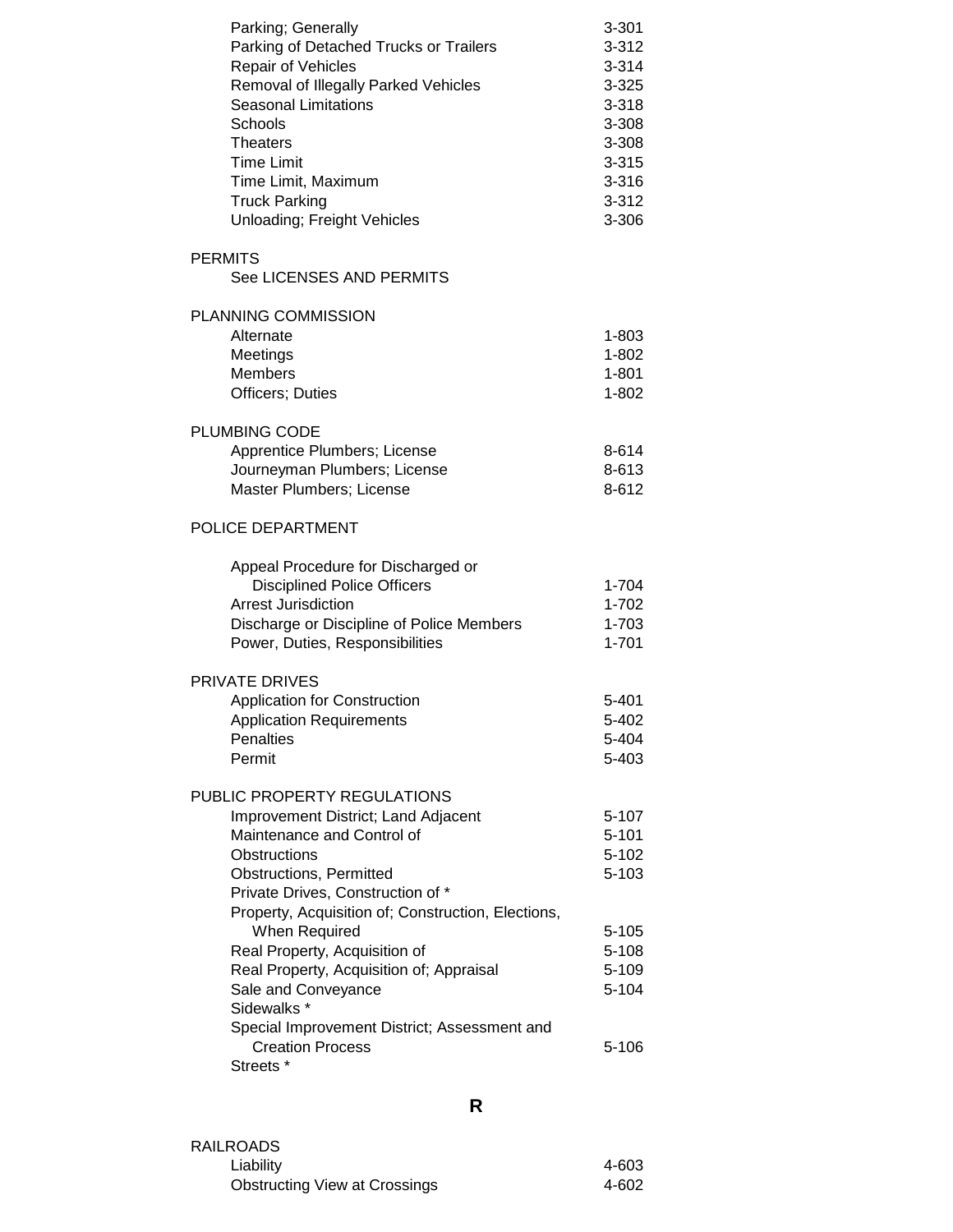| SALES, NON-RESIDENT                                                 |                |
|---------------------------------------------------------------------|----------------|
| Exceptions                                                          | 4-303          |
| <b>Hours of Solicitation</b>                                        | 4-302          |
| <b>Penalties</b>                                                    | 4-1001         |
| Registration                                                        | 4-301          |
| Regulations                                                         | 4-301          |
| <b>SALVAGE YARDS</b>                                                |                |
| Application                                                         | 4-504          |
| Contract                                                            | 4-504          |
| <b>Definitions</b>                                                  | 4-501          |
| <b>Exclusions and Exemptions</b>                                    | 4-502          |
| <b>Fences for Exempted Property</b>                                 | 4-502          |
| Inspection, Annual<br>License Fee                                   | 4-512<br>4-506 |
| License Investigation                                               | 4-505          |
| License Not Transferable                                            | 4-508          |
| License, Period of                                                  | 4-507          |
| License, Renewal Procedure                                          | 4-507          |
| License Required                                                    | 4-503          |
| License, Revocation and Suspension                                  | 4-513          |
| License, Revocation Hearing                                         | 4-514          |
| Nuisance                                                            | 4-510          |
| <b>Operating Requirements</b>                                       | 4-509          |
| Penalties                                                           | 4-511          |
| Zoning Ordinances                                                   | 4-515          |
| SATELLITE DISH ANTENNAS                                             |                |
| Definitions                                                         | 8-401          |
| Electro-Magnetic Interference                                       | 8-405          |
| Location of Ground-Mounted Earth Station                            | 8-404          |
| Permit, Application for                                             | 8-403          |
| Permit Required                                                     | 8-402          |
| <b>SCRAP PROCESSING OPERATORS</b>                                   |                |
| See SALVAGE YARDS                                                   |                |
| SEWER DEPARTMENT                                                    |                |
| Cesspools, Privies, Septic Tanks Prohibited                         | 6-306          |
| Classification                                                      | 6-310          |
| <b>Connections and Extensions</b>                                   | 6-307          |
| <b>Construction Codes</b>                                           | 6-324          |
| Contract, Service; Not Transferable                                 | 6-303          |
| Definitions                                                         | 6-302          |
| <b>Destruction of Property</b>                                      | 6-327          |
| Existing Sewers, Use of                                             | 6-323          |
| Hazardous Discharges                                                | 6-337          |
| City's Discretion<br>Compliance; Inspections; Authority; Easements; |                |
| <b>Injury Liability</b>                                             | 6-342          |
| <b>Control Manholes/Sampling Stations</b>                           | $6 - 341$      |
| Exceptions, Special; Use Fee Surcharge                              | 6-338          |
| Grease, Oil and Sand Interceptors                                   | 6-339          |
| <b>Preliminary Treatment or Flow-Equalizing</b>                     |                |
| Facilities; Maintenance by Owner                                    | 6-340          |
| Prohibitions, General                                               | 6-335          |
| Prohibitions, Special                                               | 6-336          |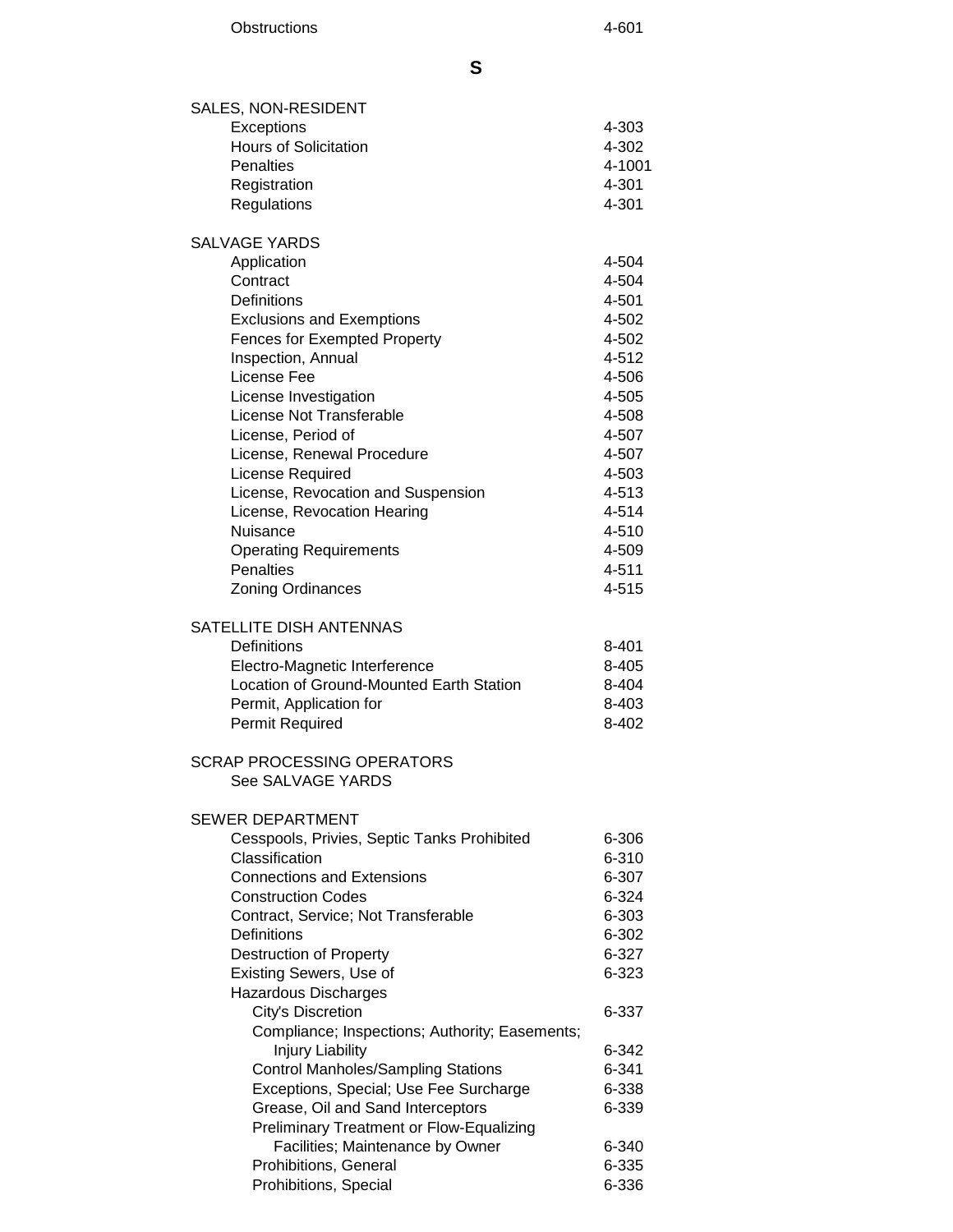| Special Exceptions Permitted; Surcharge        | 6-338     |
|------------------------------------------------|-----------|
| High-Strength Waste Surcharge                  | 6-313     |
| Hookup, Mandatory                              | 6-304     |
| Installation Expense; Licensed Plumber         | 6-319     |
| Installation; Permit Required                  | 6-317     |
| <b>Installation Procedure</b>                  | 6-318     |
| Mandatory Hookup                               | 6-304     |
| Manholes; Access; Unlawful Deposits            | 6-326     |
| Non-Residents, Service to                      | 6-308     |
| Operation and Funding                          | 6-301     |
| Plumber, Licensed                              | 6-319     |
| <b>Plumbing Regulations</b>                    | 6-320     |
| Plumber's Liability                            | $6 - 321$ |
| Private Sewage Disposal                        |           |
| <b>Additional Requirements</b>                 | 6-333     |
| Maintenance                                    | 6-332     |
| Permit Required, Fee                           | 6-329     |
| Permit, When Effective; Inspections            | 6-330     |
| Specifications                                 | 6-331     |
| When Applicable                                | 6-328     |
| Prohibited Discharges; Storm, Surface, Ground, |           |
|                                                |           |
| Cooling and Process Waters                     | 6-334     |
| Rate Setting; Charges; Appeals                 | 6-312     |
| Rate Setting; Definitions                      | $6 - 311$ |
| Rates and Fees; Collection                     | 6-314     |
| <b>Repair and Replacement</b>                  | 6-325     |
| Service Contract; Not Transferable             | 6-303     |
| Sewage Processing Capital Facilities Charge    | 6-316     |
| Sewage Treatment Works Fund                    | $6 - 315$ |
| <b>Single Premises</b>                         | 6-322     |
| Special Collection System Extension Fee        | 6-309     |
| Unlawful Discharge of Wastes                   | 6-305     |
| <b>SIDEWALKS</b>                               |           |
| <b>Branches and Shrubbery</b>                  | 5-309     |
| Construct or Repair, Failure to                | 5-305     |
|                                                | 5-307     |
| <b>Construction by Owner</b>                   | 5-306     |
| <b>Construction by Petition</b>                |           |
| Dangerous Stairway                             | 5-310     |
| Duty of Property Owner                         | 5-301     |
| Duty to Remove Branches and Shrubbery          | 5-309     |
| Duty to Remove Snow, Sleet and Ice             | 5-308     |
| Liability                                      | 5-301     |
| Notice; New Sidewalk                           | 5-302     |
| Notice; Reconstructing Sidewalk                | 5-304     |
| Notice; Repairing Sidewalk                     | 5-303     |
| Penalty                                        | 5-501     |
| Shrubbery and Branches                         | 5-309     |
| <b>Sleet and Snow</b>                          | 5-308     |
| <b>SNOWMOBILES</b>                             |           |
| Enforcement, Penalty                           | 3-411     |
| Equipment                                      | $3 - 407$ |
| <b>Public Lands</b>                            | $3 - 410$ |
| <b>Unlawful Acts</b>                           | 3-409     |
| <b>Unlawful Operation</b>                      | 3-408     |
|                                                |           |
| <b>SOLID WASTE</b>                             |           |
| See GARBAGE                                    |           |
|                                                |           |
| <b>STREETS</b>                                 |           |

Concrete, Mixing 5-206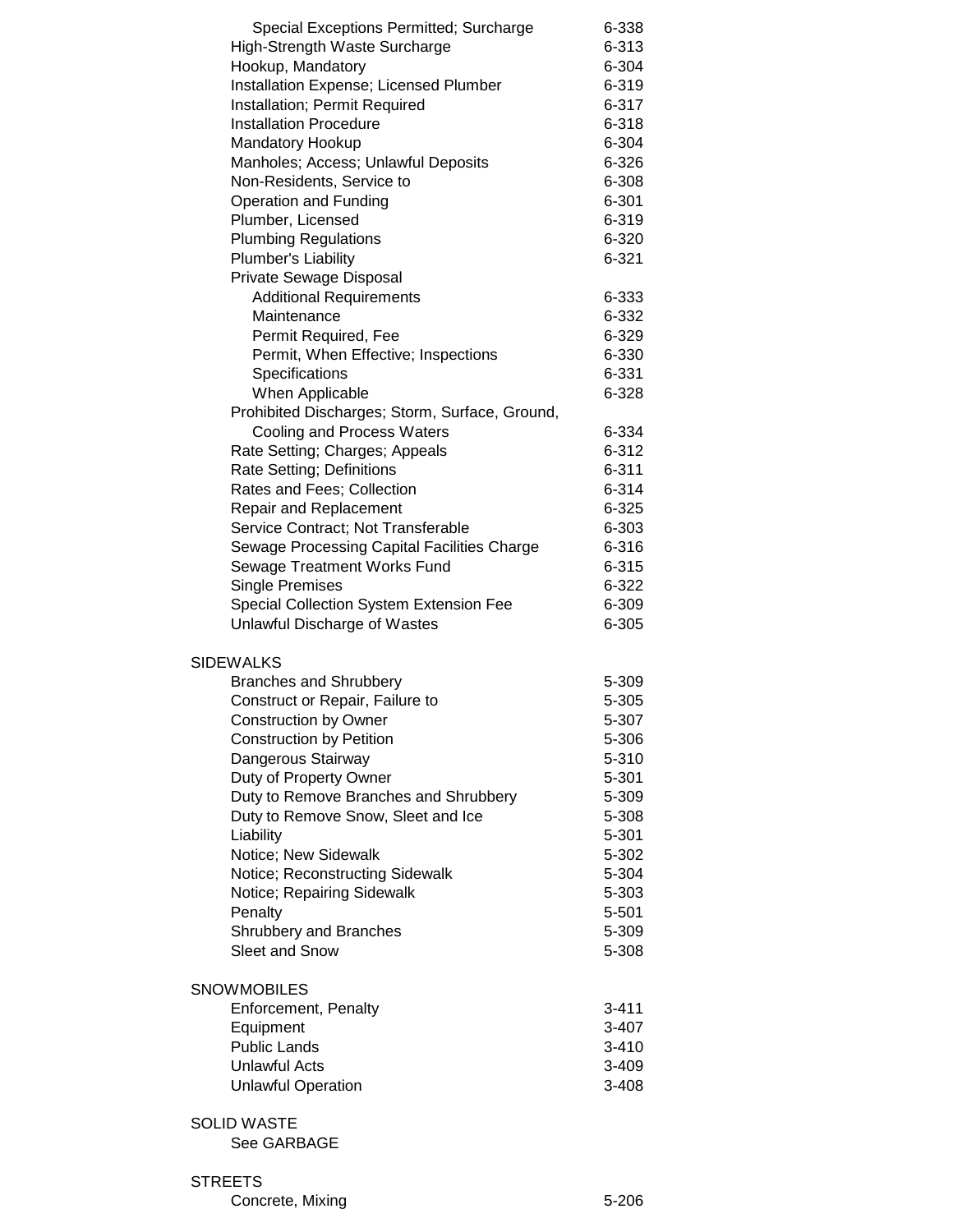| <b>Construction Assessment</b>                                     | $5 - 212$              |
|--------------------------------------------------------------------|------------------------|
| Crossings                                                          | 5-203                  |
| Cutting Curb; Permit and Bond Required                             | $5 - 218$              |
| Deferral from Special Assessments                                  | $5 - 217$              |
| <b>Driving Stakes</b>                                              | $5 - 205$              |
| <b>Eave and Gutter Spouts</b>                                      | 5-208                  |
| Excavations; Permit; Bond                                          | 5-204                  |
| <b>Heavy Equipment</b><br>Improvement Districts, Objections        | 5-209<br>$5 - 213$     |
| Improvement of Main Thoroughfares                                  | $5 - 215$              |
| Improvement of Streets on Corporate Limits                         | $5 - 214$              |
| Improvements, Petition for                                         | $5 - 216$              |
| Liquids, Harmful                                                   | 5-207                  |
| <b>Names</b>                                                       | $5 - 201$              |
| <b>Numbers</b>                                                     | $5 - 201$              |
| Premises Identification                                            | $5 - 202$              |
| Stakes, Driving                                                    | $5 - 205$              |
| Utility Lines, Wires, Etc.                                         | $5 - 211$              |
| Vacating Public Ways; Definitions and Ascertain-                   |                        |
| ing Damages                                                        | $5 - 219$              |
| Vacating Public Ways; Procedure                                    | 5-220                  |
| Water, Discharging onto Streets                                    | $5 - 221$              |
| Widening, Opening, Vacating                                        | $5 - 210$              |
| <b>SUBDIVISION REGULATIONS</b>                                     |                        |
| Adopted by Reference                                               | 9-205                  |
|                                                                    |                        |
|                                                                    |                        |
| <b>SWIMMING POOL</b>                                               |                        |
| <b>Admission Charge</b>                                            | 1-1105                 |
| Operation and Funding                                              | 1-1104                 |
| Rentals                                                            | 1-1106                 |
| <b>Rules and Regulations</b>                                       | 1-1107                 |
| Т                                                                  |                        |
| <b>TRAFFIC REGULATIONS</b>                                         |                        |
| Abreast, Driving                                                   | $3 - 134$              |
| <b>Backing</b>                                                     | $3 - 112$              |
| <b>Careless Driving</b>                                            | $3 - 126$              |
| Crowding; Front Seat                                               | $3 - 136$              |
| Definitions                                                        | $3 - 101$              |
| Driving in Sidewalk Space                                          | $3 - 113$              |
| <b>Engine Braking</b>                                              | $3 - 103$              |
| <b>Emergency; Regulations</b>                                      | $3 - 129$              |
| <b>Following Distance; Fire Apparatus</b>                          | $3 - 121$              |
| <b>Following Distance; Generally</b><br><b>Funeral Processions</b> | $3 - 120$<br>$3 - 119$ |
| Glass                                                              | $3 - 122$              |
| Littering                                                          | $3 - 133$              |
| Loads; Projecting                                                  | $3 - 138$              |
| Loads; Spilling                                                    | $3 - 139$              |
| Muffler                                                            | $3 - 137$              |
| <b>Pointed Objects</b>                                             | $3 - 122$              |
| Police; Refusal to Obey                                            | $3 - 131$              |
| Police; Traffic Officers                                           | $3 - 132$              |
| <b>Police; Traffic Powers</b>                                      | $3 - 130$              |
| Position of Vehicle on Highway                                     | 3-110, 3-111           |
| <b>Reckless Driving</b>                                            | $3 - 127$              |
| Reckless Driving, Willful                                          | $3 - 128$              |
| <b>Riding Outside Vehicle</b>                                      | $3 - 135$              |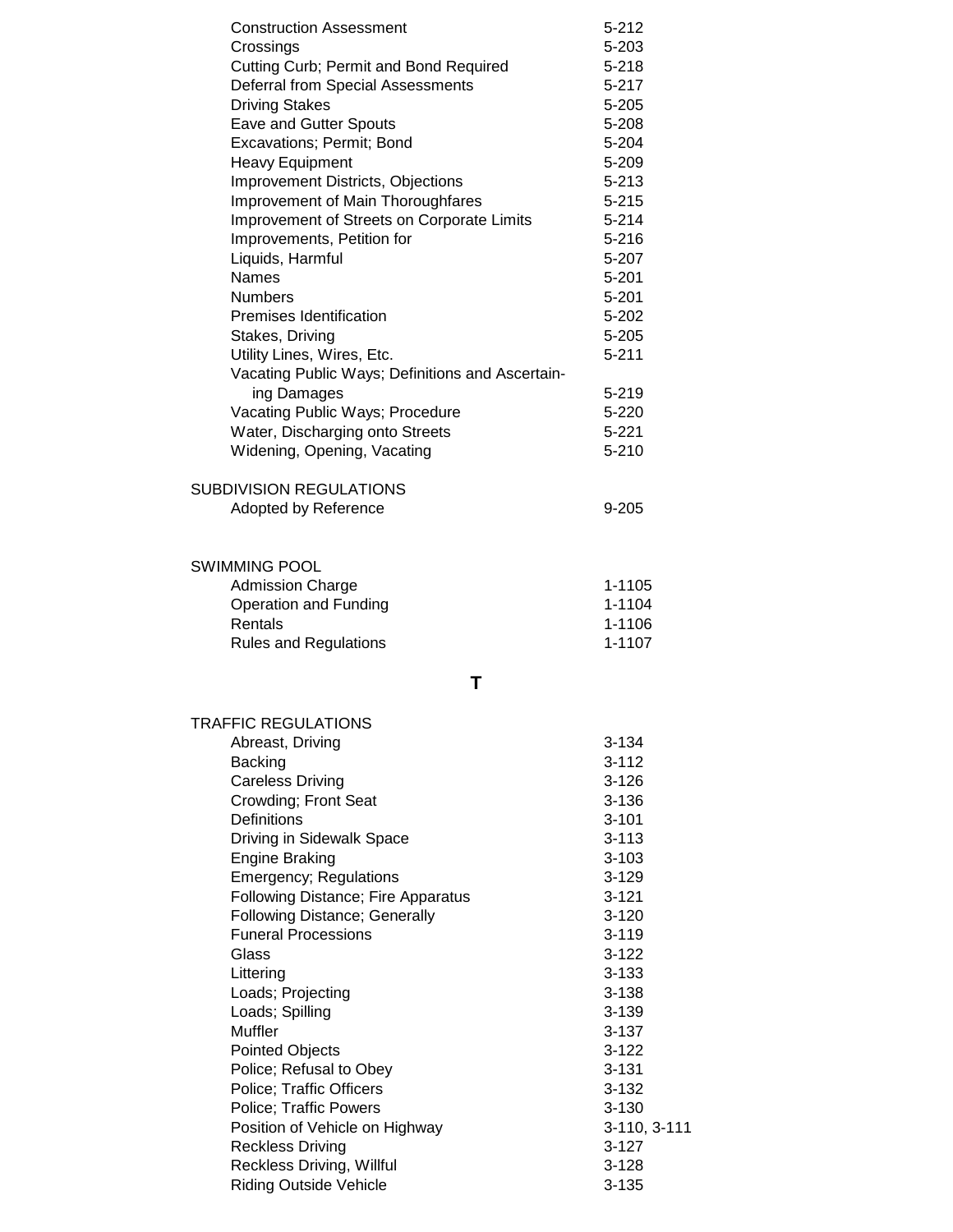| Right of Way; Emergency Vehicles          | $3 - 109$        |
|-------------------------------------------|------------------|
| Right of Way; Generally                   | $3 - 108$        |
| Signals                                   | $3 - 115$        |
| Signs                                     | $3 - 115$        |
| Signs; Defacing or Interfering with       | 3-123            |
|                                           | $3 - 124$        |
| Signs; Unauthorized Display               |                  |
| Speed; Electronic Detector                | $3 - 125$        |
| Speed Zones                               | $3 - 118$        |
| Stop Signs                                | $3 - 116$        |
| Stopping, Unnecessary                     | $3 - 117$        |
| Stops; Mandatory                          | $3 - 114$        |
| <b>Truck Routes</b>                       | $3 - 102$        |
| Turning; Cautious                         | $3 - 107$        |
| Turning; Generally                        | $3 - 106$        |
| Turning; Signals                          | $3 - 105$        |
| Turning; "U" Turns                        | $3 - 104$        |
| <b>Vehicle Weight Restrictions</b>        | $3 - 140$        |
| <b>TRAILER COURTS</b>                     |                  |
| <b>Alterations and Additions</b>          | 4-411            |
| Certificate of Occupancy                  | 4-415            |
| Codes, Applicability of                   | 4-413            |
| Definitions                               | 4-401            |
| Inspections                               | 4-404            |
| Liability                                 | 4-405            |
| <b>Location Prohibited</b>                | 4-408            |
| Maintenance                               | 4-403            |
| Management                                | 4-406            |
| Parking Prohibited                        | 4-409            |
| <b>Permit Required</b>                    | 4-402            |
| <b>Permit Revocation</b>                  | 4-407            |
|                                           | 4-410            |
| Regulations                               | 4-414            |
| Storage, Temporary<br><b>Water Supply</b> | 4-412            |
|                                           |                  |
| TREE BOARD                                |                  |
| Compensation                              | 1-1003           |
| <b>Creation and Establishment</b>         | 1-1001           |
| <b>Duties and Responsibilities</b>        | 1-1004           |
| Interference with                         | 1-1018           |
| Membership                                | 1-1001           |
| Operation                                 | 1-1005           |
| Review by City Council                    | 1-1019           |
| <b>Terms of Office</b>                    | 1-1002           |
| Tree Regulations *                        |                  |
| <b>TREE REGULATIONS</b>                   |                  |
| <b>Arborist's License</b>                 |                  |
| Care of Public Trees                      | 1-1020<br>1-1012 |
|                                           |                  |
| <b>Consent of Property Owner</b>          | 1-1015           |
| Dead or Diseased Trees                    | 1-1018           |
| Definitions                               | 1-1008           |
| Distance From Curb and Sidewalk           | $1 - 1011$       |
| Distance From Fire Hydrants               | 1-1012           |
| <b>Distance From Street Corners</b>       | 1-1012           |
| Pruning; Corner Clearance                 | 1-1017           |
| <b>Public Tree Care</b>                   | 1-1014           |
| Spacing                                   | $1 - 1010$       |
| <b>Street Tree List</b>                   | 1-1009           |
| Stumps, Removal of                        | 1-1019           |
| Tree Board *                              |                  |
| <b>Tree Topping</b>                       | 1-1016           |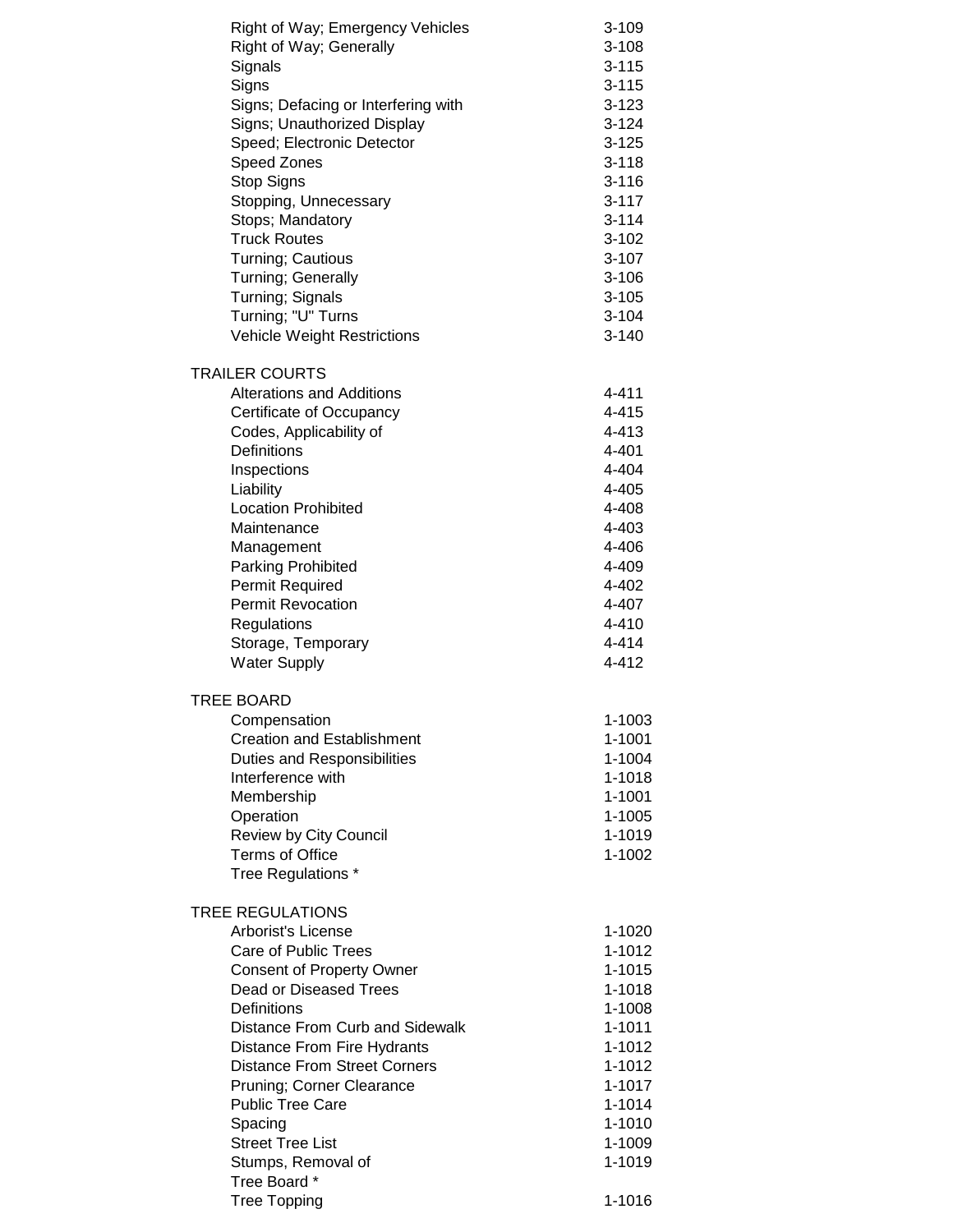**U**

| UTILITIES GENERALLY                               |           |
|---------------------------------------------------|-----------|
| Denial of Services; When Prohibited               | 6-103     |
| Discontinuance of Service, Notice                 | $6 - 101$ |
| Diversion of Services, Meter Tampering, Unauthor- |           |
| ized Reconnection                                 | $6 - 104$ |
| Diversion of Services; Penalty                    | $6 - 105$ |
| Lien                                              | $6 - 102$ |
| <b>Penal Provision</b>                            | 6-501     |
|                                                   |           |

#### UTILITY-TYPE VEHICLES See ALL-TERRAIN AND UTILITY-TYPE VEHICLES

**V**

| <b>VEHICLES, ABANDONED</b> |           |
|----------------------------|-----------|
| Definitions                | $3 - 201$ |
| <b>Disposition</b>         | $3 - 204$ |
| Enforcement                | $3 - 202$ |
| <b>Notice</b>              | $3 - 203$ |
| Penalty                    | $3 - 206$ |
| Title, Transfer of         | $3 - 205$ |
| <b>VEHICLES, EMERGENCY</b> |           |
| <b>Following Distance</b>  | $3 - 121$ |
| Parking                    | $3 - 326$ |
| Right of Way for           | $3-109$   |

### **W**

| <b>WATER DEPARTMENT</b>                          |           |
|--------------------------------------------------|-----------|
| Application, Consumer's                          | $6 - 203$ |
| Backflow Regulations and Prevention *            |           |
| <b>Billing, Rental Unit</b>                      | $6 - 211$ |
| <b>Bills</b>                                     | $6 - 207$ |
| Collections                                      | 6-206     |
| <b>Connections and Extensions</b>                | $6 - 221$ |
| Contract, Water; Conditions                      | $6 - 204$ |
| Contract, Water; Termination                     | $6 - 205$ |
| Definitions                                      | $6 - 202$ |
| Deposit                                          | $6 - 210$ |
| Deposit, Service                                 | $6 - 203$ |
| <b>Destruction of Property</b>                   | $6 - 227$ |
| Drilling or Installation of Facilities Near City |           |
| <b>Water Sources</b>                             | 6-229     |
| Fees                                             | $6 - 206$ |
| Fire Hydrants                                    | $6 - 225$ |
| <b>Fluoride Prohibited</b>                       | $6 - 228$ |
| <b>Inspections; Access</b>                       | $6 - 226$ |
| <b>Installation Expense</b>                      | $6 - 213$ |
| <b>Installation Procedure</b>                    | $6 - 214$ |
| Lead Pipes and Solder, Prohibited                | $6 - 215$ |
| Lines, New; Check Valve                          | $6 - 216$ |
| Mandatory Hookup                                 | $6 - 212$ |
| Operation and Funding                            | $6 - 201$ |
| Pollution                                        | 6-230     |
| <b>Rental Unit Billing</b>                       | $6 - 211$ |
| Repairs                                          | $6 - 217$ |